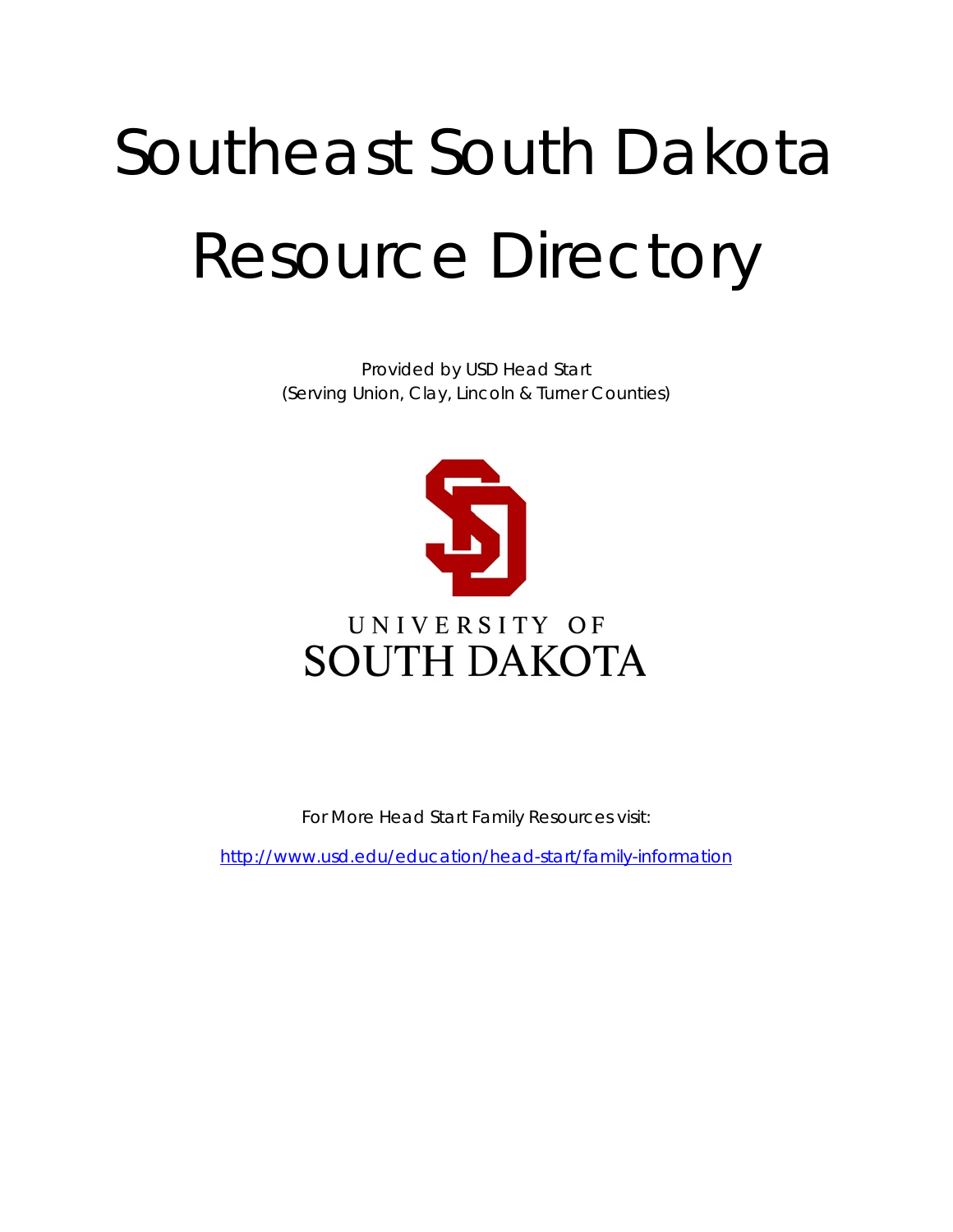# **USD Head Start Resource Directory**

Table of Contents

| Alcohol, Drug Abuse, and Mental Health Services        | 10                        |
|--------------------------------------------------------|---------------------------|
| <b>Child Care Centers &amp; Preschools</b>             | 21                        |
| City Hall Information                                  | 23                        |
| Clothing/Furniture and misc. items                     | 18                        |
| Community Health and WIC                               | 3                         |
| <b>Dental Care</b>                                     | $\overline{7}$            |
| <b>Disability Services</b>                             | 13                        |
| Education/Training                                     | 12                        |
| <b>Emergency Contacts</b>                              | <b>Inside Front Cover</b> |
| <b>Emergency Disaster Services</b>                     | 13                        |
| Employment                                             | 14                        |
| <b>Extension Offices</b>                               | 20                        |
| <b>Family Planning Services</b>                        | 9                         |
| <b>Food Pantries</b>                                   | 20                        |
| <b>Head Start Office Staff</b>                         | $\overline{2}$            |
| <b>Health Care Clinics</b>                             | 4                         |
| <b>Health Information</b>                              | 9                         |
| Hospitals                                              | 3                         |
| Housing                                                | 16                        |
| Legal Aid                                              | 15                        |
| Libraries                                              | 16                        |
| <b>Literacy Councils</b>                               | 15                        |
| <b>Native American Services</b>                        | 8                         |
| Poison Control                                         | 9                         |
| <b>Resource Websites</b>                               | 26                        |
| <b>Respite Care</b>                                    | 8                         |
| Safe Houses and Shelters                               | 19                        |
| Schools                                                | 24                        |
| Service Agencies of South Dakota                       | 23                        |
| Special Education/Cooperative/Local Education Services | 13                        |
| Soup Kitchens                                          | 21                        |
| Transportation                                         | 18                        |
| <b>Vision Care</b>                                     | 6                         |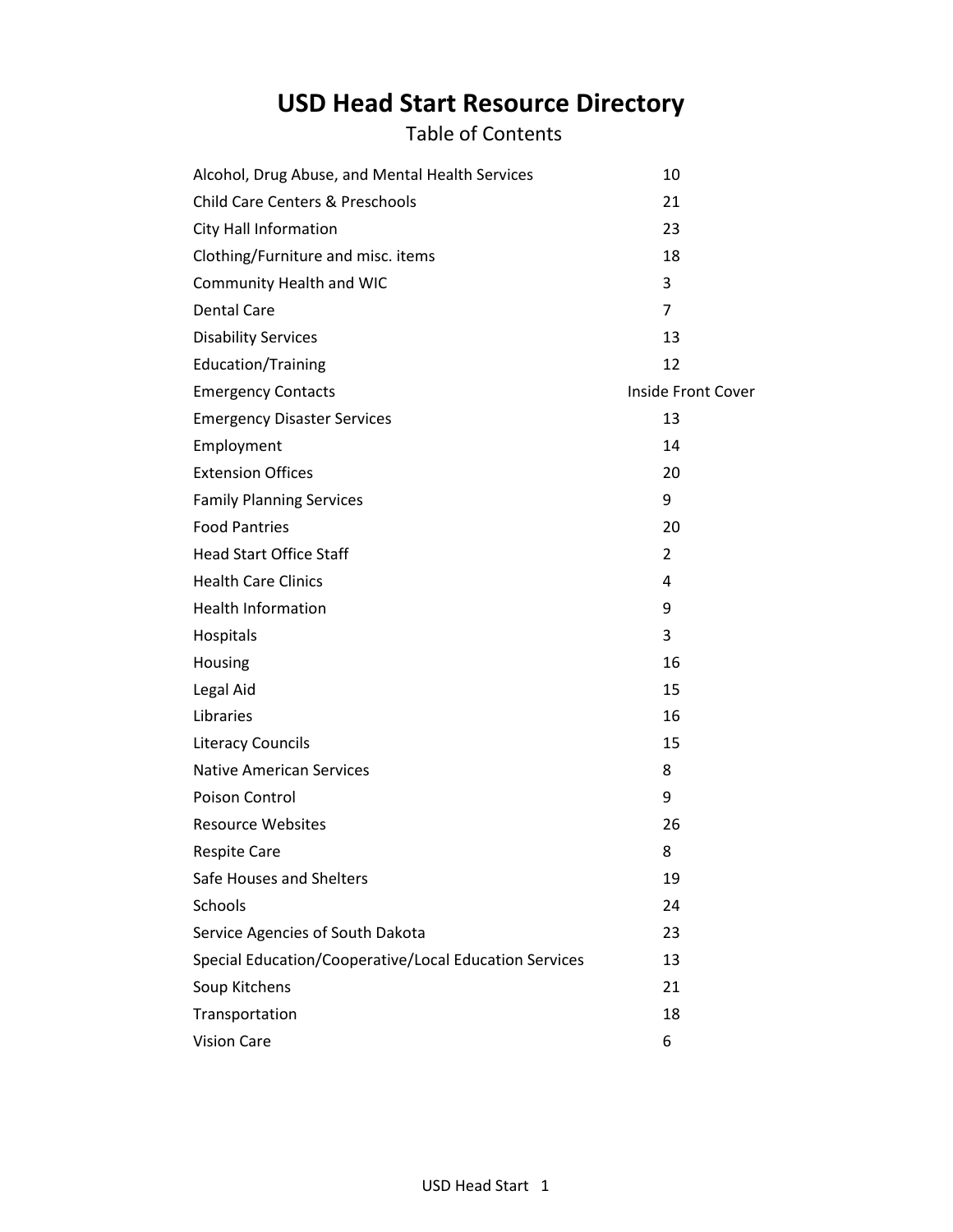# **USD Head Start**

www.usd.edu/headstart

All of the following staff may be reached by calling 1-800-813-8132 or 605-677-5235 Fax # 605-677-6597

| Director                                   | Carmen Stewart                       | 677-5236             |
|--------------------------------------------|--------------------------------------|----------------------|
|                                            | Carmen.Stewart@usd.edu               |                      |
| <b>Assistant Director</b>                  | Mary Duncan                          | 677-6595             |
|                                            | Mary.Duncan@usd.edu                  |                      |
| <b>Education/Disabilities Coordinators</b> | <b>Marcy Drew</b>                    | 498-8186 or 677-5235 |
|                                            | Marcy.Drew@usd.edu                   |                      |
|                                            | Elizabeth Thraen                     | 498-8186 or 677-5235 |
|                                            | Elizabeth.Thraen@usd.edu             |                      |
|                                            | Mary Heiberger, Assistant            | 677-5188             |
|                                            | Mary.Heiberger@usd.edu               |                      |
| <b>Nutrition Coordinator</b>               | Julie Viet                           | 677-5192 or 498-8186 |
|                                            | Julie.Viet@usd.edu                   |                      |
|                                            | Janel Even, Assistant                | 677-5192             |
|                                            | Janel.Even@usd.edu                   |                      |
| <b>Health Coordinator</b>                  | <b>Holly Solem</b>                   | 677-5193             |
|                                            | Holly.Solem@usd.edu                  |                      |
|                                            | Becky Anglin, Assistant              | 677-3154             |
|                                            | Becky.Anglin@usd.edu                 |                      |
|                                            |                                      | 677-3151             |
| <b>Mental Health Consultant</b>            |                                      | 677-3153             |
| <b>Family Services Specialist</b>          | Shelly Bye                           | 677-6074             |
|                                            | Shelly.Bye@usd.edu                   |                      |
|                                            | <b>Bonita Manger</b>                 | 677-6074             |
|                                            | Bonita.Manger@usd.edu                |                      |
|                                            | Nancy Miller                         | 677-6781             |
|                                            |                                      |                      |
|                                            | Nancy.Miller@usd.edu<br>Anita Nelson |                      |
|                                            |                                      | 677-6871             |
|                                            | Anita.Nelson@usd.edu                 |                      |
|                                            | Karen Shade                          | 498-8186             |
|                                            | Karen.Shade@usd.edu                  |                      |
|                                            | <b>Rose Weiss</b>                    | 677-6073             |
|                                            | Rose. Weiss@usd.edu                  |                      |
| <b>Senior Claims Clerk</b>                 |                                      | 498-8186 or 677-5235 |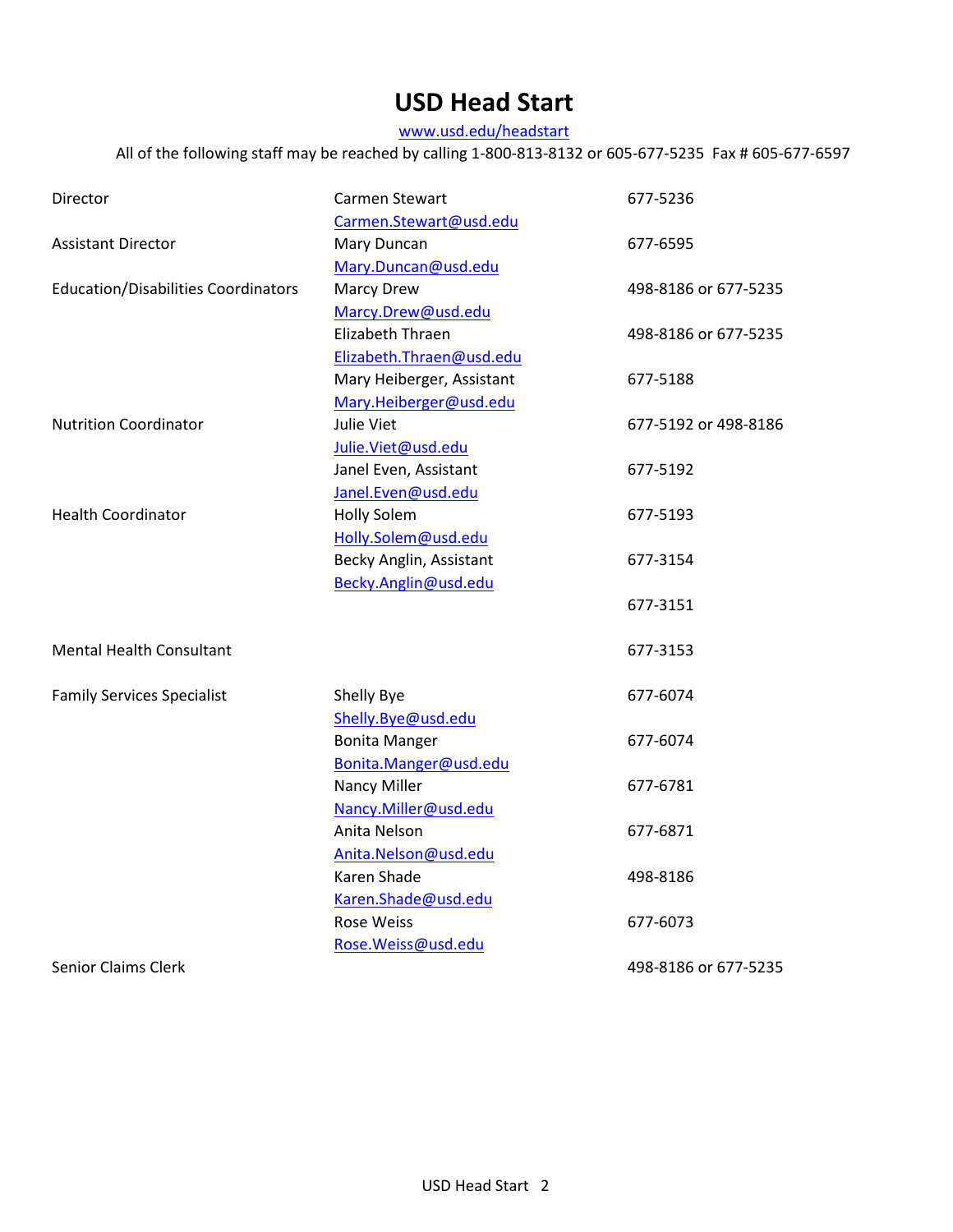# **Community Health Nurse and WIC Offices**

Community Health Nurse & WIC Minnehaha County WIC Office Community Health Nurse & WIC Office, Clay County Courthouse 1200 N West Ave 321 W 3rd St, PO Box 844 221 W Main St, Suite 100 Sioux Falls SD 57104 Yankton SD 57078 Vermillion SD 57069 605-782-3121 605-260-4400 Ext. 1 Phone: 605-677-6767 Fax: 605-260-4456 Fax: 605-677-6760 (WIC) **Turner County**

Visiting Nurses Association **Union County** 2710 W 12th St 209 E Main St Suite 240 Sioux Falls SD 57104 Elk Point SD 57025 605-328-5900 605-356-2644

# **Hospitals**

**Canton Sioux Falls Viborg** Sanford Canton-Inwood Memorial Avera McKennan Hospital & Pioneer Memorial Hospital and 440 N Hiawatha Dr University Health Center Health Services Canton SD 57013 1325 S Cliff Ave. PO Box 5045 315 N Washington St, PO Box 368 605-987-2621 Sioux Falls SD 570105 Viborg SD 57070 Fax: 605-987-5631 605-322-8000 605-326-5161 [www.cantoninwoodhospital.org](http://www.cantoninwoodhospital.org/) Ask a Nurse 605-322-6877 Fax: 605-326-5734

**Vermillion** Sanford Vermillion Medical Center Sanford USD Medical Center **Sioux City Iowa Hospitals** 20 S Plum St 1305 W 18th St. PO Box 5039 Mercy Medical Center Vermillion SD 57069 Sioux Falls SD 57117-5039 801 Fifth St 605-677-3500 605-333-1000 Sioux City, IA 51102 [www.sanfordvermillion.org](http://www.sanfordvermillion.org/) [www.sanfordhealth.org](http://www.sanfordhealth.org/) 712-279-2010

[www.avera.org](http://www.avera.org/)

# **Clay County Minnehaha County Yankton County**

Community Family Health & WIC **Iowa Lincoln County County Pioneer Memorial Hospital Siouxland Community Health** Lincoln County 315 N Washington Ave. PO Box 368 1021 Nebraska St 104 N Main St Viborg SD 57070 Sioux City, IA 51105 Canton SD 57013 605-326-5161, Ext. 3051 712-252-2477 605-987-4138 Parker: 605-297-4472

(Lincoln County immunizations) Union County Health Nurse & WIC Office Fax: 605-356-2386

**Yankton VA Medical Center VA Medical Center Unity Point Health-St. Luke's** Avera Sacred Heart Hospital 2501 W 22nd St PO Box 5046 2720 Stone Park Blvd. 501 Summit Sioux Falls SD 57117-5046 Sioux City, IA 51104 Yankton SD 57078 605-336-3230 712-279-3500 605-668-8000 [www.siouxfalls.va.gov](http://www.siouxfalls.va.gov/) [www.stlukes.org](http://www.stlukes.org/)



[www.mercysiouxcity.com](http://www.mercysiouxcity.com/)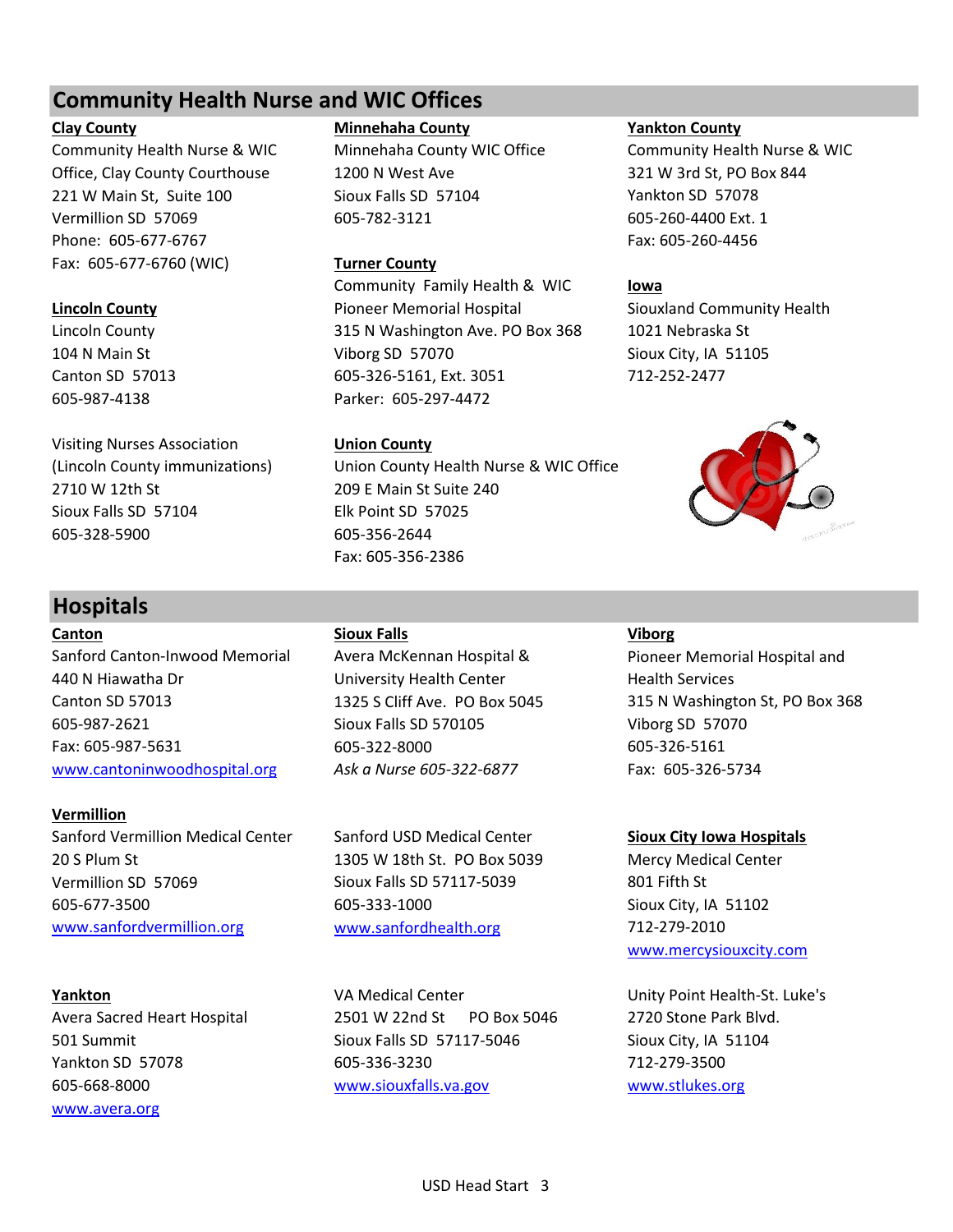# **Health Care Clinics**

allPOINTS Health Services allPOINTS Health Clinic Avera Health Care Clinic 104 W 2nd St PO Box 468 204 E Main St. PO Box 798 300 North Dakota Ave Alcester SD 57001 Elk Point SD 57025 Sioux Falls SD 605-934-2122 605-356-3317 605-322-6800 Fax: 605-934-1705 Fax: 605-356-2721

*Sliding fee scale program-health & mental health services available*

Sanford Clinic Family Medicine **Harrisburg Harrisburg** 605-322-5437 605-763-5002 Harrisburg SD 57032

605-987-4378 605-647-2841

Sanford Medical Clinic **Marion** 605-361-7208 Centerville SD 57014 307 E State St PO Box 9

# **Dakota Dunes Parker** 605-336-2140

Family Health Care Clinic of Siouxland Sanford Parker Medical Clinic 345 W Steamboat Dr. Suite 300 100 E Sanborn St McGreevy Clinic Avera Southeast Dakota Dunes SD 57049 Parker SD 57053 3400 S Southwestern 605-217-2175 Fax: 605-297-3974 Sioux Falls SD 57103 Fax: 605-217-2185 605-371-1866 [www.fhcsl.com](http://www.fhcsl.com/) Urgent Care: 605-371-0895

*Sliding fee scale program-health & mental health services available* [www.uchf.net](http://www.uchf.net/) 1417 S Cliff Suite 010

600 W Cedar St. Hwy 46 Avera Harrisburg Medical Clinic 1-888-315-3666 Beresford SD 57004 220 S. Cliff, Suite 120 Fax: 650-322-3665 Fax: 605-763-5908 605-213-8000 Falls Community Health Clinic

Sanford Clinic Family Physicians Avera Lennox Area Medical Center 605-367-8793 400 N Hiawatha Dr. 108 S Main, PO Box 662 Fax: 605-367-8247 Canton SD 57013 Lennox SD 57039 *Sliding fee scale* Fax: 605-987-5844 Fax: 605-647-2843 McGreevy Clinic Avera West e-mail: LennoxMedctn@iw.net 6000 W 41st St

Fax: 605-563-2060 605-648-3559 1200 S 7th Ave

# **Alcester Elk Point Sioux Falls**

Avera Children's Avera Doctor's Plaza 1 **Beresford** Sioux Falls SD 57105

521 N Main Ave, Suite 100 **Canton Canton Canton Lennox Canton** Sioux Falls SD 57104-5947

**Centerville** Sioux Falls SD 57106 512 Broadway PO Box 70 Avera Rural Medical Clinic [www.mcgreevyclinicavera.org](http://www.mcgreevyclinicavera.org/)

605-563-2411 Marion SD 57043 McGreevy Clinic Avera Main Sioux Falls SD 57105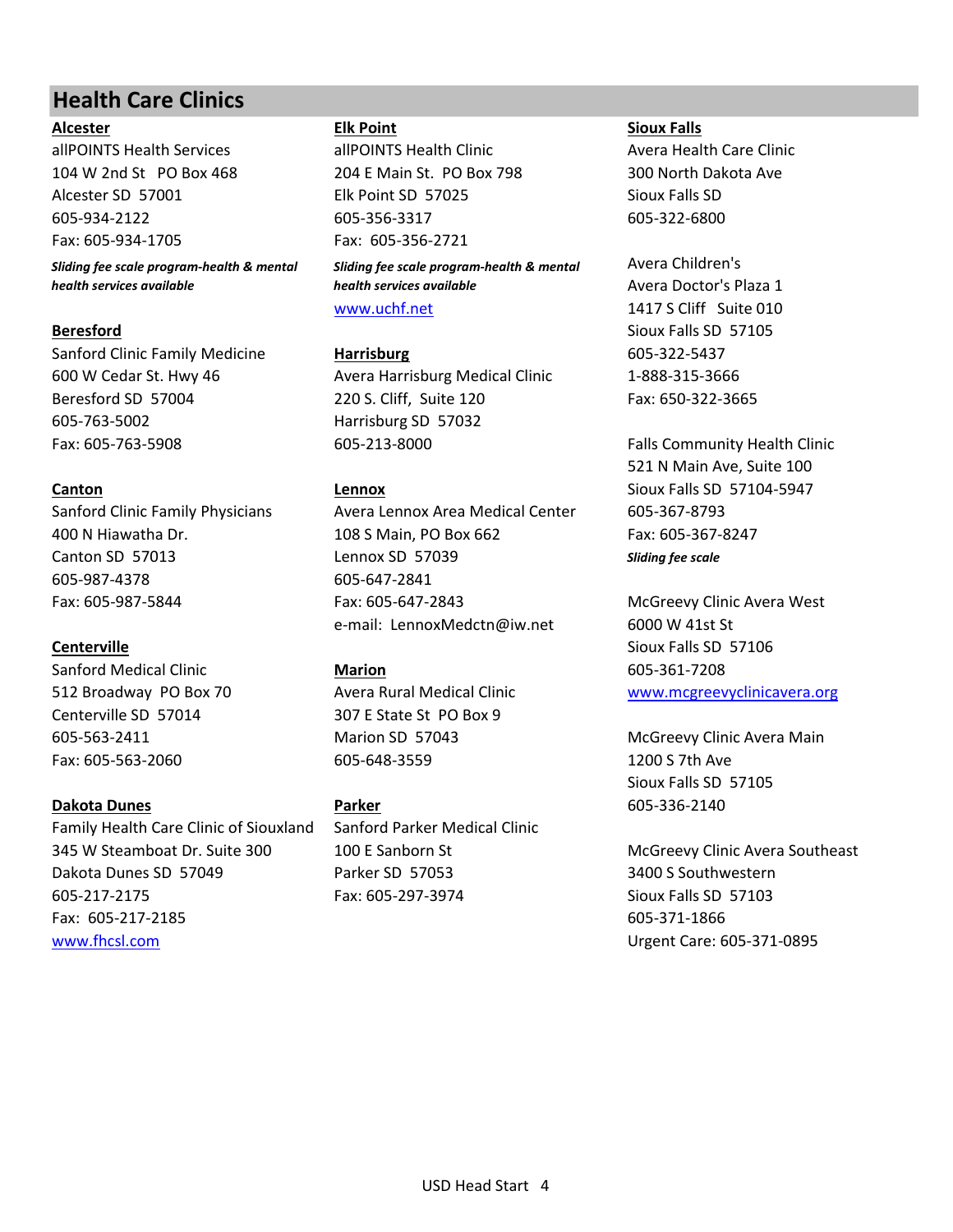### **Sioux Falls (Continued) Viborg**

Fax: 605-322-5205 Fax: 605-326-5196

Sanford Children's Specialty Clinic 411 N Lake Ave **Yankton** 1600 W 22nd St Sioux Falls SD 57104 Yankton Medical Clinic Sioux Falls SD 57105 605-339-0420 1104 W 8th St PO Box 706 605-312-1000 *Income based* Yankton SD 57078 Fax: 605-312-1001 General Info: 605-665-7841 [www.sanfordhealth.org](http://www.sanfordhealth.org/) Pediatrics: 605-665-5538

Sanford Children's Clinic 1205 S Grange Ave. Suite 307, MB2 allPOINTS Health Services Sioux Falls SD 57105  $\Box$  409 Summit, Suite 3400 605-328-7800, Fax: 605-328-7899 Yankton, SD 57078

Sanford 49th & Oxbow Family Med 3401 W 49th St **Tea IOWA** Sioux Falls SD 57106 Avera Tea Medical Clinic **Akron**  605-328-1850 725 Figzel Court Suite 100 Akron Mercy Medical Clinic Fax: 605-328-1855 Tea SD 57064 321 Mill St PO Box 200

Sanford 69th & Minnesota Family Fax: 605-368-5089 712-568-2411 Medicine, 6110 S Minnesota Ave **Fax: 712-568-2849** Fax: 712-568-2849 Sioux Falls SD 57108 **Vermillion** 605-328-5800 Olson Medical Clinic **Hawarden**

Sanford Clinic Family Medicine **Vermillion SD** 57069 1122 Avenue L 7220 W 41st St 605-624-5666 Hawarden IA 51023 Sioux Falls SD 57106 Fax: 605-624-2984 712-551-3400 605-328-9600

Sioux Falls SD 57110 605-677-3700

Sanford Downtown Health Clinic Vermillion Medical Clinic Sioux City, IA 51104 401 E 8th St. Suite 230 101 S Plum St 712-294-5000 Sioux Falls SD 57103 **Vermillion SD 57069** Fax: 712-294-5091 605-334-5099 605-624-8643 Fax #2: 712-294-5092 Fax: 605-333-0245 [www.yanktonmedicalclinic.com](http://www.yanktonmedicalclinic.com/)

McGreevy Clinic 69th & Western Sanford 26th & Sycamore Family Viborg Medical Clinic 1910 W 69th St Medicine, 4405 E 26th St 103 W Pioneer PO Box 337 Sioux Falls SD 57108 Sioux Falls SD 57103 Viborg SD 57070 605-322-5200 605-328-9001 605-326-5201

SD Urban Indian Health Clinic



605-368-9899 Akron IA 51001

1330 E Main St PO Box 277 Hawarden Mercy Medical

Fax: 605-328-9620 Sanford Vermillion Clinic & USD Hawarden Family Medical Center Student Health & Lactation Services 920 Avenue F Sanford Clinic Family Medicine 20 S Plum St Family 10 September 20 S Plum St Family 3 St Australian Hawarden IA 600 N Sycamore Ave Vermillion SD 57069 712-551-1000 605-328-2999 Fax: 605-677-3701 **Sioux City** Fax: 605-328-2957 [www.sanfordvermillion.org](http://www.sanfordvermillion.org/) Family Practice Center

Obstetrics/Gyn: 605-665-5538

605-260-0310

2501 Pierce St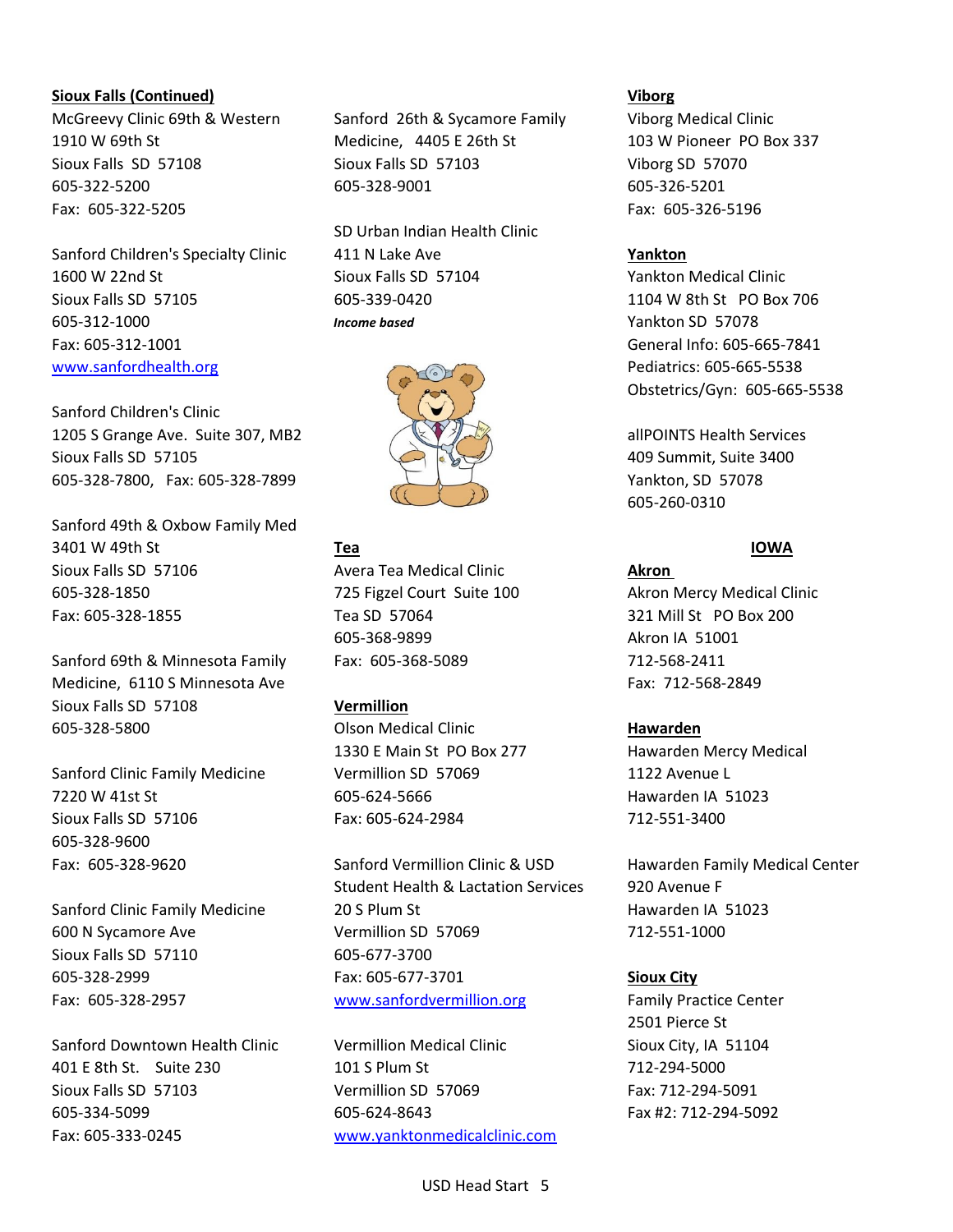1-877-696-5576 712-274-7822

Siouxland Community Health Clinic 1125 Pierce St 1021 Nebraska Street Sioux City IA 51105 Sioux City IA 51105 712-255-8901 888-371-1965 Fax: 712-255-9161

# **Vision Care**

**Beresford Parker Sioux Falls** Beresford Vision Solutions **Vision Care Associates** Ophthalmology Ltd. Beresford SD 57004 Parker SD 57053 Sioux Falls SD 57108 605-763-8026 605-297-4499 605-336-6294

# **Canton Tea**

Canton Family Vision Clinic Vision Care Associates **Other Agencies** 109 E 5th St 725 E Figzel Ct 725 USS 725 E Figzel Ct 75 Vision USA Canton SD 57013 Tea SD 57064 *Donated eye exams if criteria met* 605-987-2841 605-498-0427 1-800-766-4466 Fax: 605-987-2810

Dunes Eye Consultants **11 Shriner St** Sioux Falls SD 57104 305 Dakota Dunes Blvd. Vermillion SD 57069 800-658-5441 Dakota Dunes SD 57049 605-624-2020 SD Lion's Foundation 605-232-6900 605-338-0551 [www.duneseye.com](http://www.duneseye.com/) Vermillion Vision Clinic

Harrisburg Eye Clinic **605-624-4291** Des Moines IA 50303 220 S Cliff, Suite 102 888-427-5632 Harrisburg SD 57032 Wal-Mart Vision Center 605-213-2020 1207 Princeton St [www.harrisburgeyecare.com](http://www.harrisburgeyecare.com/) Vermillion SD 57069

Prairie Pediatrics & Adolescent Prairie Pediatrics & Adolescent Clinic 4545 Sergeant Rd 2800 Pierce St, Suite 207 Hillcrest Center Sioux City IA 51106 Sioux City IA 51104 2534 Glenn Ave 712-274-2400 712-255-8901 Sioux City IA 51106 Fax: 712-274-1487 Fax: 712-255-9161 Fax: 712-274-2556 Prairie Pediatrics & Adolescent Clinic

605-624-9292

**Sioux City (Continued) Morningside Family Practice Morningside Family Practice** 

Physician Center One

502 N 16th St 161 N Main Ave 6601 S Minnesota Suite 200 800-888-1433

**Vermillion** SD Low Vision Services **Dakota Dunes Prairie Eye Clinic Prairie Eye Clinic Prairie Expansion 12900 W 11th St. Suite 101** 

120 W Main St **MidAmerican Energy Eye Care** Harrisburg **Harrisburg Vermillion SD 57069** 666 Grand Ave PO Box 657

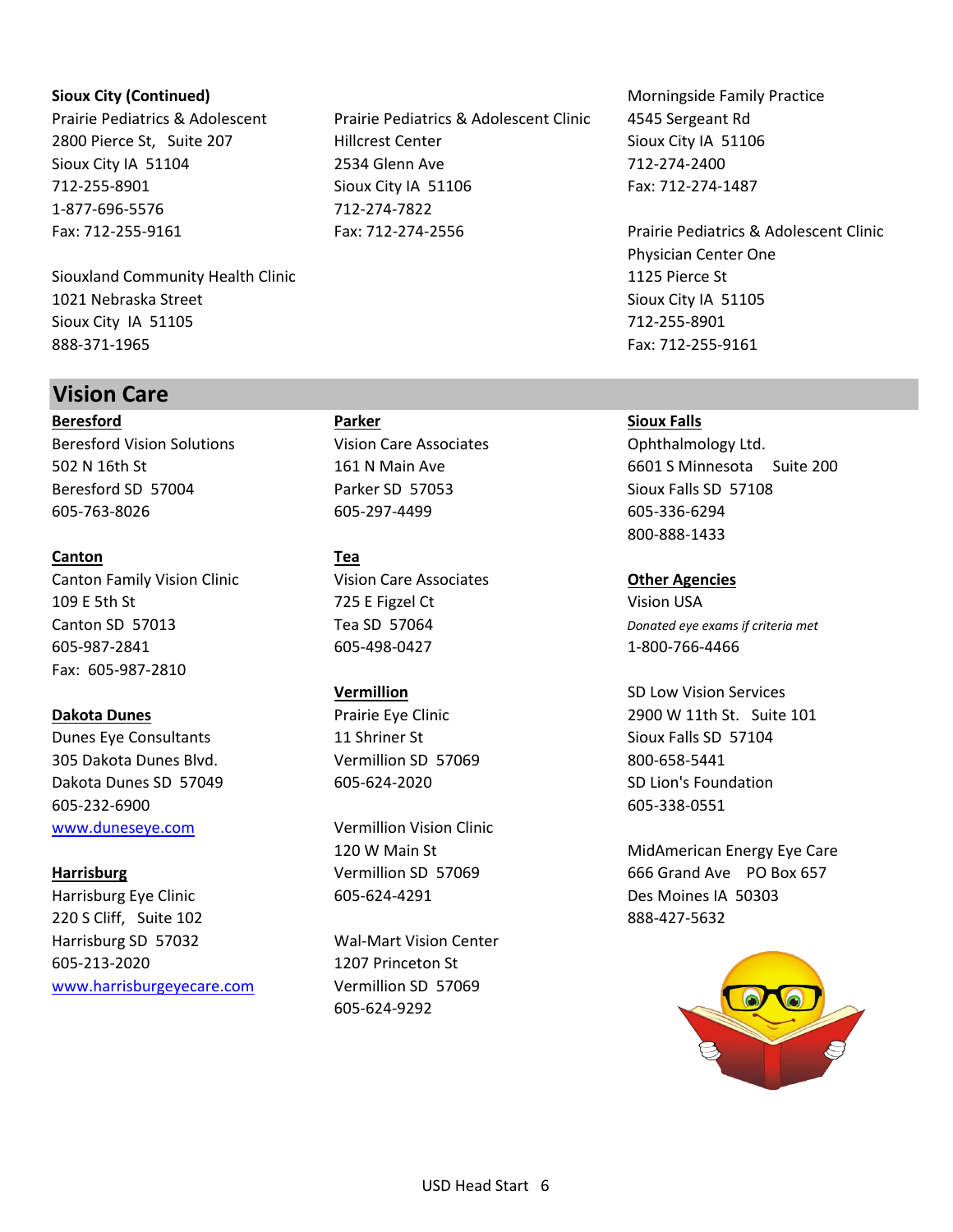# **Dental Care**

**Alcester Lennox**

**Beresford** Ringen Dental Clinic Neighborhood Dental Clinic, PC 1101 S Main Family Dental Center 711 W Cedar Street The Lennox SD 57039 2001 W 45th St Beresford SD 57004 605-647-2214 Sioux Falls SD 57105 605-763-5035 Fax: 605-647-3307 605-338-9242

Canton Dental Clinic **Marion Family Dentistry** 521 N Main, Suite 202 1110 West 5th St, PO Box 9 305 E State St PO Box 77 Sioux Falls SD 57104-5947 Canton SD 57013 Marion SD 57043 605-367-8046 605-987-2721 605-648-3511 *Reduced fee* [www.cantondentalclinic.com](http://www.cantondentalclinic.com/)

Holland Dental Clinic 101 Merrill Ave. PO Box 1010 725 Kevin Dr Suite 101 383 W Steamboat Dr, Suite 101 North Sioux City SD 57049 Tea SD 57064 Dakota Dunes SD 57049 605-232-8802 605-498-5907 605-232-5898 Fax: 605-232-0973 Fax: 605-498-9147 Fax: 605-232-6844

605-356-2271 Fax: 605-335-7618 Fax: 605-356-2302 Houska Dental Clinic

Harrisburg Dental Clinic Clinic Control Sioux Falls SD 57105 605-624-3031 220 S Cliff Ave 605-332-6377 Fax: 605-624-8084 Harrisburg SD 57032 Fax: 605-232-9560 [www.houskadental.com](http://www.houskadental.com/) 605-767-0285



111 Iowa, PO Box 349 101 S Main St, PO Box 663 521 N Main, Suite 200 Alcester IA 57001 Lennox SD 57039 Sioux Falls SD 57104-5947 605-934-2251 605-647-2881 605-367-8022

# **North Sioux City Tea**

**Dakota Dunes** North Sioux Dental Clinic Tea Neighborhood Dental Clinic

**Elk Point** Children's Dental Center 910 N Main Ave Elk Point Dentistry 3813 S Kiwanis Cir Tea SD 57064 104 W Main, PO Box 576 Sioux Falls SD 57105 605-498-4746 Elk Point SD 57025 605-332-1095 Fax: 605-498-9012 Emergency: 605-356-3335 [www.childrensdentalcentersf.com](http://www.childrensdentalcentersf.com/) **Vermillion**

Dakota Dental 1302 E Main St **Harrisburg** 208 W 37th St 208 W 37th St Vermillion SD 57069

> 720 N Sycamore Ave 1714 E Cherry St Sioux Falls SD 57110 Vermillion SD 57069 605-338-6118 605-624-6291

Alcester Family Dentistry **Lennox Dental Clinic** Falls Community Dental Clinic **Falls Community Dental Clinic** *Sliding fee scale*

**Canton Marion Marion Marion Marion Marion USD Dental Hygiene Sioux Falls Clinic** 

**Sioux Falls Parkside Dental** 

Fax: 605-767-0286 Dental Care Associates Knutson Family Dentistry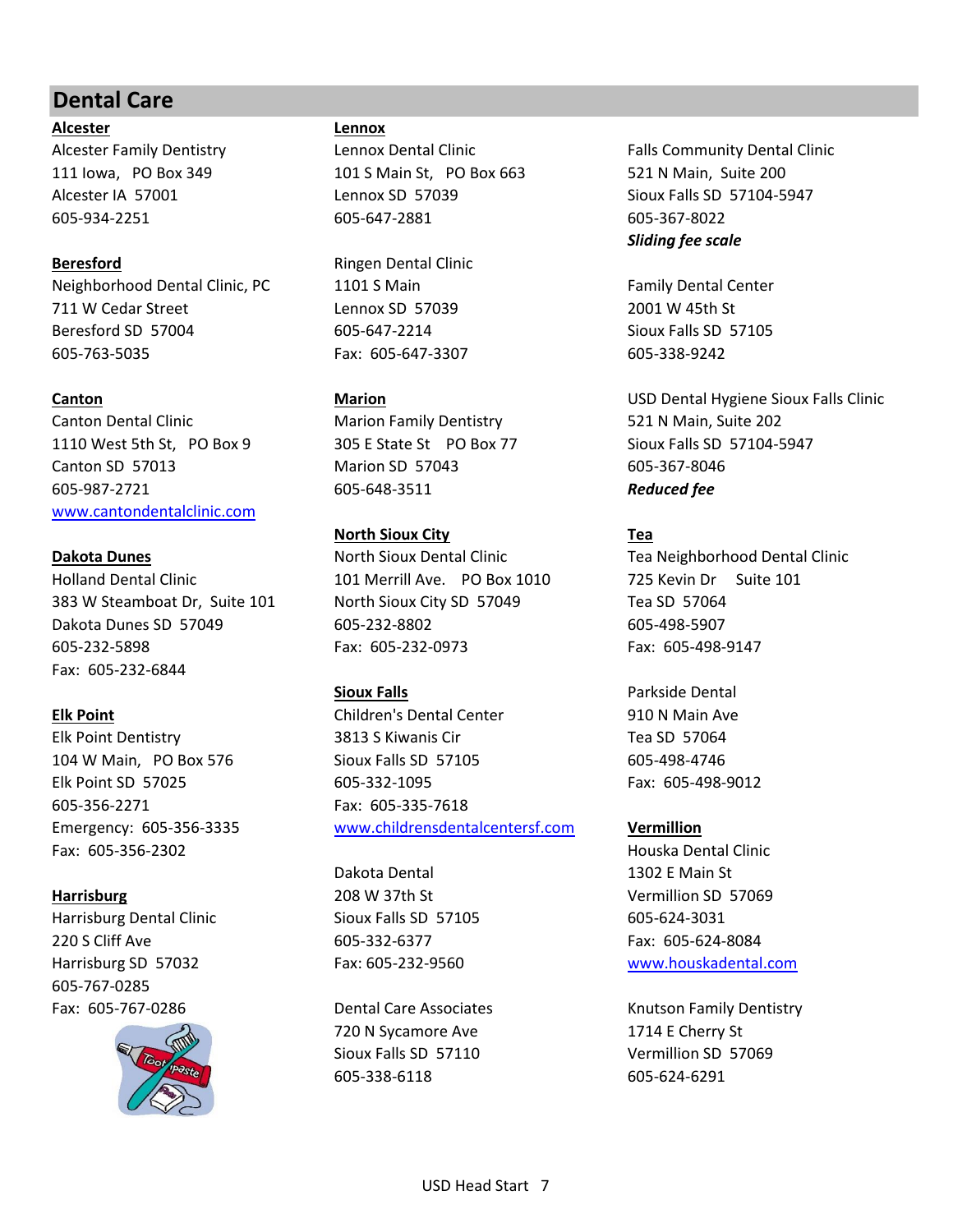### **Vermillion (Continued) Viborg**

Vermillion Dental Health **Yankton** Yankton Family Dentistry 11 Court St **1818 Broadway Ave #1** Downtown Dental 1818 Broadway Ave #1 Vermillion SD 57069 232 Capitol St, PO Box 142 Yankton SD 57078 605-624-8695 or 712-548-4615 Yankton SD 57078 605-665-6223 Fax: 605-624-5598 605-665-476 [www.smilesforsiouxland.com](http://www.smilesforsiouxland.com/) **IOWA**

USD Dental Clinic 809 Belfast St 1021 Nebraska St 414 E Clark St.; East Hall Rm 120 Yankton SD 57078 Sioux City IA 51105 Vermillion SD 57069 605-665-5695 1-888-371-1965 605-677-5378 *Reduced fee* Donated Dental Services

117 E Cherry St 103 W Pioneer Ave PO Box 156 311 Walnut St Vermillion SD 57069 Viborg SD 57070 Yankton SD 57078 605-624-0070 605-326-5612 605-665-2530

Siouxland Dental **Siouxland Dental Clinic** Viborg Dental Clinic **Robin Grossenburg Dentistry, DDS** 

Jon Baumann, DDS Siouxland Community Health Center

For elderly or disabled 1-866-551-8023

# **Native American Services**

SD Urban Indian Health Native Studies 711 N. Lake Ave 414 E Clark St. Sioux Falls SD 57104 East Hall Rm 207 605-339-0420 Vermillion SD 57069 [www.sduih.org](http://www.sduih.org/) 605-677-5218

**Sioux Falls Vermillion Wagner** American Indian Services Native American Cultural Center Nation-Wagner Services 817 N Elmwood **Acker Access ACCE** Clark St **PHS** Indian Health Services Sioux Falls SD 57104 **Vermillion SD 57069** 111 Washington St 605-334-4060 605-677-6875 or 605-677-3167 Wagner SD 57380 Fax: 605-334-8415 [www.usd.edu/nss](http://www.usd.edu/nss) 605-384-3621

[www.usd.edu/nativestudies](http://www.usd.edu/nativestudies)

Fax: 605-384-5497



# **Respite Care**

1351 N Harrison Ave 605-224-5879 East Hwy 34 Pierre SD 57501 Fax: 605-224-1033 Hill View Plaza 800-592-1852 Pierre SD 57501 [www.sd.easterseals.com](http://www.sd.easterseals.com/) 1-800-265-9684

Easter Seals of South Dakota **Emergency Respite** SD Department of Human Services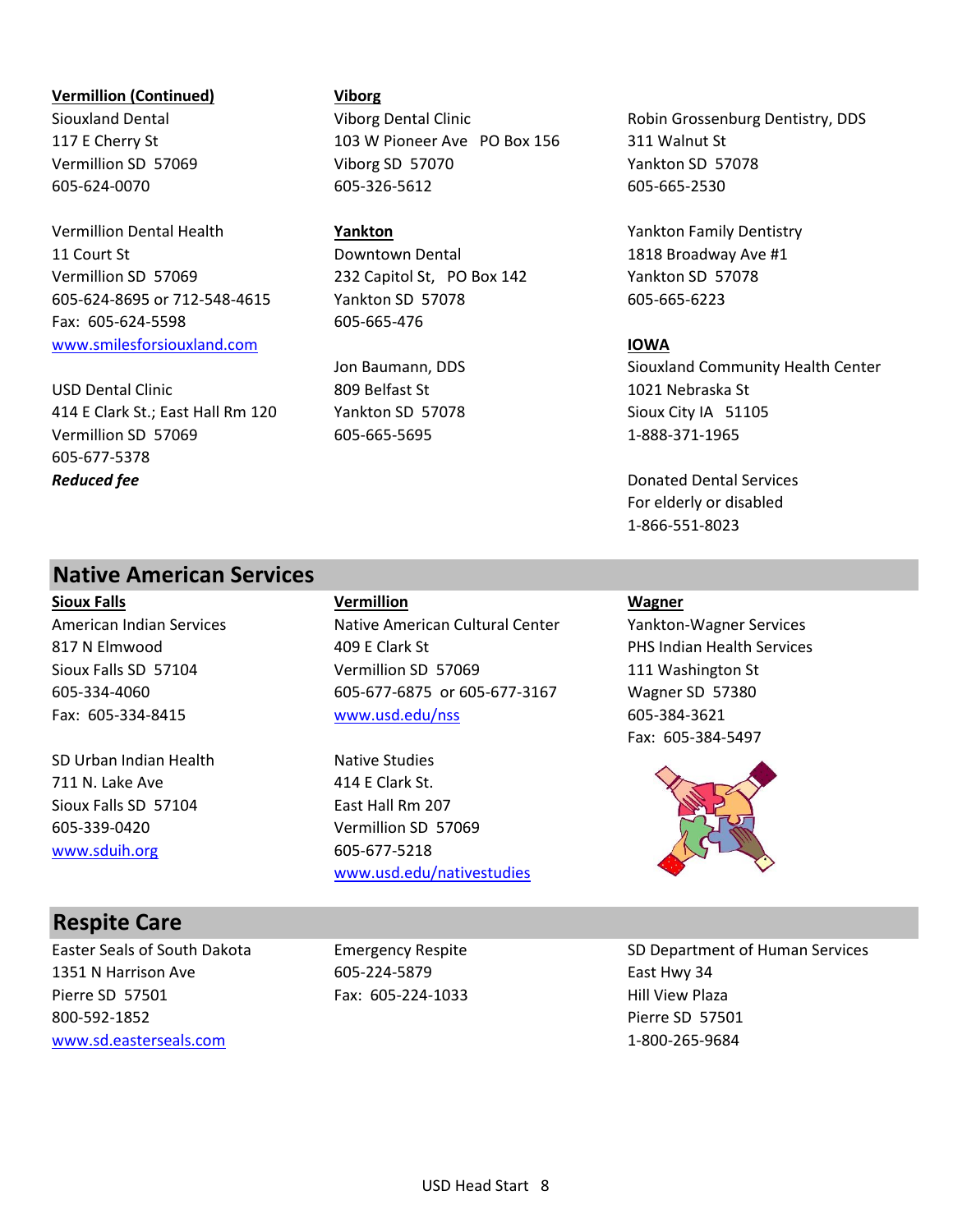| <b>Poison Control</b>              |                                            |                                        |
|------------------------------------|--------------------------------------------|----------------------------------------|
| <b>National Poison Control</b>     | Sanford Poison Control Education Center    | Iowa Statewide Poison Control Ctr      |
| 1-800-222-1222                     | 1305 W 18th St; POB 5039                   | 401 Douglas St. Suite 215              |
|                                    | Sioux Falls SD 57117                       | Sioux City IA 51101                    |
|                                    | 800-22-1222 or 605-328-6670                | 800-222-1222                           |
|                                    | Fax: 605-328-6671                          | www.iowapoison.org                     |
|                                    | www.sdpoison.org                           |                                        |
| <b>Family Planning Services</b>    |                                            |                                        |
| <b>Sioux Falls</b>                 | <b>Planned Parenthood</b>                  | <b>Sioux City</b>                      |
| Alpha Center                       | 6511 W 41st St                             | Planned Parenthood of the Heartland    |
| 3500 S Louise                      | Sioux Falls SD 57106                       | 4409 Stone Ave                         |
| Sioux Falls SD 57108               | 605-361-5100                               | Sioux City IA 51106                    |
| 605-361-3500                       | www.ppmns.org                              | 877-811-7526 or 712-276-0910           |
| free pregnancy, STD testing        |                                            | www.ppheartland.org                    |
|                                    | Vermillion                                 |                                        |
| Sanford Downtown Women's Health    | <b>Family Planning</b>                     |                                        |
| 401 E 8th, Suite 230               | 15 S Plum Street                           |                                        |
| Sioux Falls SD 57103               | Vermillion SD 57069                        |                                        |
| 605-334-5099                       | 605-638-8681                               |                                        |
|                                    |                                            |                                        |
|                                    |                                            |                                        |
| <b>Health Information</b>          |                                            |                                        |
| <b>Pierre</b>                      |                                            |                                        |
| Dept. of Health Children's Special | <b>Social Services</b>                     | <b>Muscular Dystrophy Association</b>  |
| <b>Health Services</b>             | (Recoveries and Investigations)            | 524 N Main Ave. #211                   |
| 600 E Capitol                      | 700 Governors Dr                           | Sioux Falls SD 57104                   |
| Pierre SD 57501                    | Pierre SD 57501                            | 605-339-2728                           |
| 800-592-1861 or 605-773-3361       | www.dss.sd.gov                             | Fax: 605-339-1923                      |
|                                    |                                            | www.mda.org                            |
| Dept. of Health Communicable       | <b>Sioux Falls</b>                         |                                        |
| Disease/Immunization               | Ask A Nurse                                | Sanford Children's Special Health Care |
| 1-800-592-1861                     | Avera McKennan Hospital                    | 1305 W 18th St PO Box 5039             |
| 605-773-3737                       | 1325 S Cliff Ave, PO Box 5045              | Sioux Falls SD 57117                   |
|                                    | Sioux Falls SD 57117                       | 605-333-7186                           |
| SD Division of Insurance           | 800-658-3535 or 605-322-6877               |                                        |
| 124 S. Euclid Ave                  |                                            | SD School for the Deaf Mobile Hearing  |
| Pierre SD 57501                    | <b>Health Information Sanford Hospital</b> | 800 N West Ave                         |
| 605-773-3563 Fax: 605-773-5369     | 1305 W 18th St                             | Sioux Falls SD 57104-1896              |
| www.state.sd.us/insurance          | Sioux Falls SD 57117                       | TTY 605-367-5200, ext. 100             |
|                                    | www.sanfordhealth.org                      | 888-735-4667 Fax: 605-367-5205         |
| SD Medicaid Office                 |                                            | www.sdsd.sdbor.edu                     |

Richard F Kneip Building 1000 N West Ave. Suite 230 SD Vocational rehabilitation Services Pierre SD 57501 Sioux Falls SD 57104 811 E 10th St Dept. 21 605-773-4678 605-334-8203 Fax: 605-334-1397 Sioux Falls SD 57103 please call your local office first [www.marchofdimes.com](http://www.marchofdimes.com/) 800-265-9679 or 605-367-5330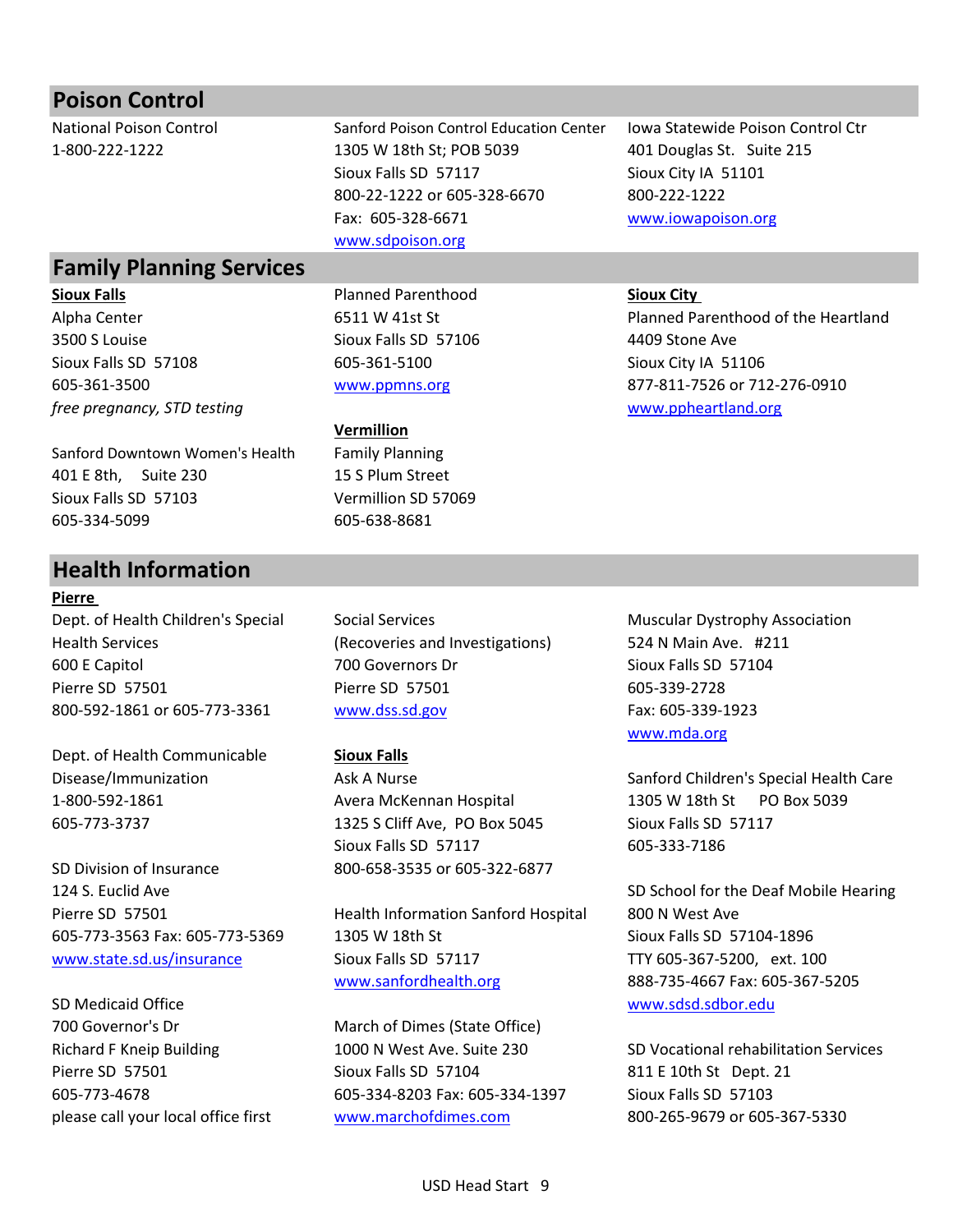### **Sioux Falls (Continued) Yankton Other**

Shriner's Hospital for Children SD Vocational Rehabilitation Services CDC National AIDS Hotline 510 S Phillips Ave PO Box 1203 3113 Spruce St Suite 128 1600 Clifton Rd. Suite A12 Sioux Falls SD 57104 Yankton SD 57078 Atlanta GA 30333-4027 605-336-1117 605-668-3050 800-232-4636 [www.elriad.com](http://www.elriad.com/) 1-800-265-9677 [www.cdc.gov](http://www.cdc.gov/)

# **Alcohol, Drug Abuse and Mental Health Services**

## **Sioux Falls**

Alcoholics Anonymous First Step Counseling Services Southeastern Behavioral Health 1000 N West Ave. Suite 310 4320 S Louise Ave Suite 200 Counseling Center Sioux Falls SD 57104 Sioux Falls SD 57106 2000 S Summit Ave Outside of Sioux Falls: 605-339-4357 605-361-1505 Sioux Falls SD 57105 800-273-8255 or dial 211 Fax: 605-361-0481 605-336-0510 Fax: 605-332-1333 [www.directionsforlife.org](http://www.directionsforlife.org/) [www.helplinecenter.org](http://www.helplinecenter.org/) NAMI South Dakota

Avera McKennan Behavioral Health Sioux Falls, SD 57109 4000 SW Ave. PO Box 88145 Services Addiction Recovery 800-551-2531 or 605-271-1871 Sioux Falls SD 57109 2412 S Cliff Ave [www.namisouthdakota.org](http://www.namisouthdakota.org/) 605-332-3273 Sioux Falls SD 57105

Treatment of Chemical Dependency 310 S First Ave Sioux Falls Psychological Services **Vermillion** Sioux Falls SD 57104-0726 2109 S Norton Ave USD Student Counseling Center 605-336-2556 Sioux Falls SD 57105 Cook House Fax: 605-339-3345 605-334-2696 414 E Clark St [www.carrollinstitute.org](http://www.carrollinstitute.org/) [www.sfpsychological.org](http://www.sfpsychological.org/) Vermillion SD 57069

Volunteers of America Stronghold Counseling Services

333 S Spring Ave **523 N Duluth Ave Prevention Resource Center** Center Sioux Falls SD 57104-3629 Sioux Falls SD 57104 1309 W 51st St 605-332-6730 800-700-7867 or 605-334-9861 Sioux Falls SD 57103 *Residential program for men* [www.sfcatholic.org](http://www.sfcatholic.org/) 605-335-06474

PO Box 88808 The Glory House of Sioux Falls

605-322-4079 Prairie View Prevention Services, Inc. Sanford Behavioral Health Fax: 605-322-4080 822 E 41st St. Suite 235 1305 W 18th St [www.avera.org](http://www.avera.org/) Sioux Falls SD 57105 Sioux Falls SD 57117 800-343-9272 or 605-331-5724 605-333-1000 Carroll Institute Prevention [www.prairieview.net](http://www.prairieview.net/) [www.sanfordhealth.org](http://www.sanfordhealth.org/)

PO Box 89306 **4300 S** Louise Ave, Suite 201 Alcohol Drug Counseling Service Sioux Falls SD 57109 Sioux Falls SD 57106 28 E Cherry St 800-365-8336 or 605-334-1414 866-802-0003 or 605-334-7713 Vermillion SD 57069 [www.strongholdcounseling.com](http://www.strongholdcounseling.com/) 605-624-9148

Arch Halfway House **Catholic Family Services** Southeastern Alcohol & Drug Abuse

605-677-5777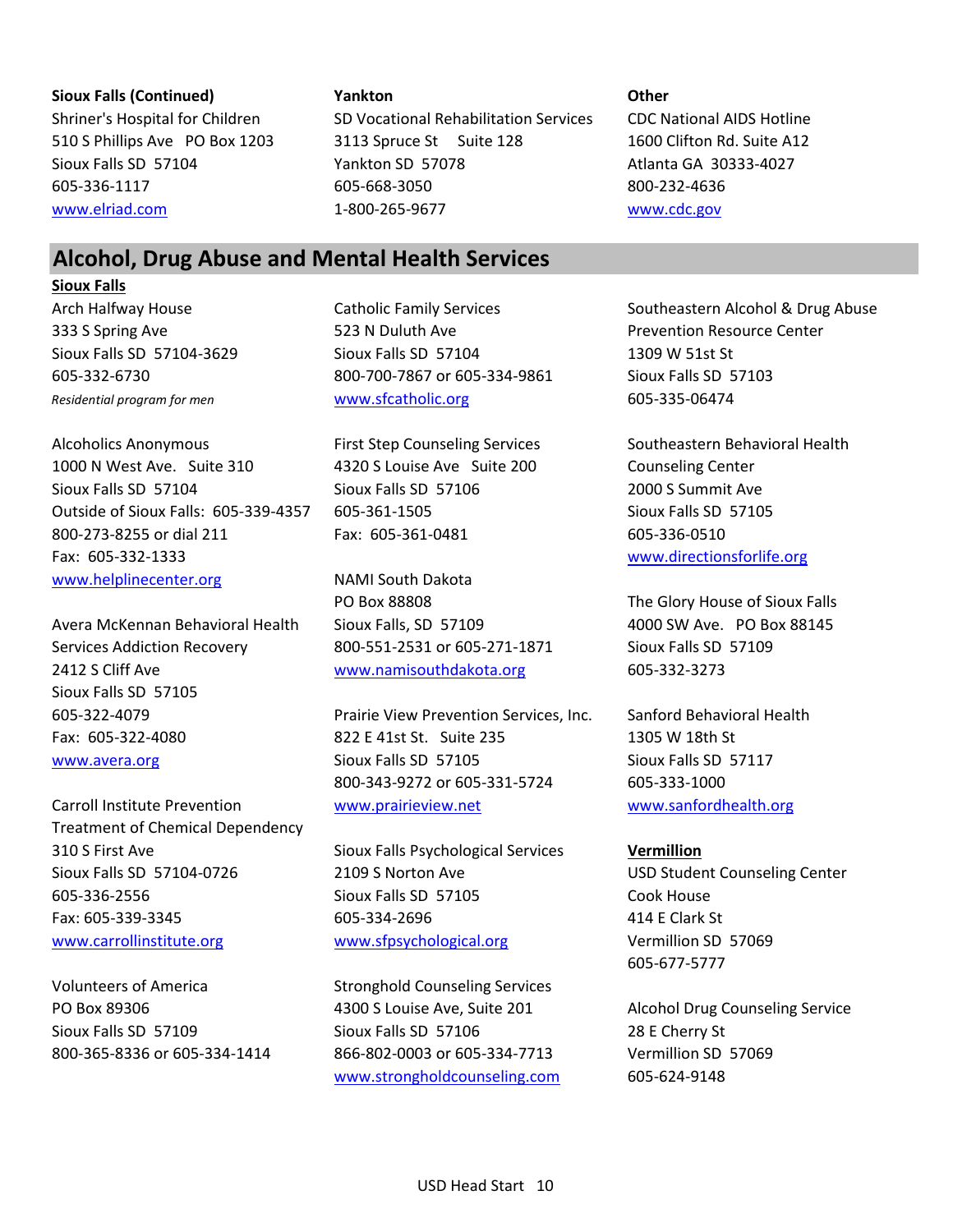# **Vermillion (Continued) Sioux City**

Student Health Services **Catholic Charities** Catholic Charities **Catholic Charities** 

605-677-9052 712-252-3871

605-665-0258

Yankton SD 57078 712-258-4147 Psychological Assoc. of Yankton, LLC 610 W 23rd St Suite #10 1000 4th Yankton, SD 57078 Yankton SD 57078 605-665-1700

Sanford Vermillion Family Education & Counseling Center Boys & Girls Home & Family Services 20 S Plum St 1700 Burleigh St 2101 Court St Vermillion SD 57069 Yankton SD 57078 Sioux City, IA 51104 605-677-3500 605-260-9284 712-293-4700 [www.sanfordvermillion.org](http://www.sanfordvermillion.org/) [www.feccinc.com](http://www.feccinc.com/) [www.boysandgirlshome.com](http://www.boysandgirlshome.com/) *(Sliding fee scale)*

Sanford Vermillion Clinic **Heartland Psychological Service** 1601 Military Rd 20 S Plum St 904 W 23rd #101 Sioux City, IA 51103 Vermillion SD 57069 Yankton SD 57078 712-252-4547

USD Counseling & Family Therapy Human Services Center (HSC) Mercy Medical Center Center Gateway Chem. Dependency Program 801 5th St 414 E Clark St, Delzell School of 3515 Broadway, PO Box 76 Sioux City IA 51102 Education, Rm 210 Yankton SD 57078 279-2010 605-677-5250 605-668-3100 [www.mercysiouxcity.com](http://www.mercysiouxcity.com/)

USD Psychological Services Center Lewis & Clark Behavioral Health Ctr St. Luke's Unity Point Health 414 E Clark St. 1028 Walnut 2720 Stone Park Blvd. S. Dakota Union Bld. Rm 112 Yankton SD 57078 Sioux City IA 51102 Vermillion SD 57069 605-665-4606 712-279-3500 605-677-5354 Fax: 605-665-4673 [www.stlukes.org](http://www.stlukes.org/) *Home base counseling services in the* PO Box 553 *Clay, Douglas, Hutchinson, Union and* 625 Court St. PO Box 1917 Vermillion SD 57069 *Yankton. Sliding fee scale.* Sioux City, IA 51101

[debbiegapp@gmail.com](mailto:debbiegapp@gmail.com) Adolescent Psychological Services (HSC) [www.siouxlandmentalhealth.com](http://www.siouxlandmentalhealth.com/) Steps Beyond Chemical Dependency **Yankton PO Box 7600** Women Aware A Safe Place, Inc. The Same Canadian SD 57078 520 Nebraska, Suite 237 500 Park St. Suite 13 605-668-3346 or 605-668-3347 Sioux City, IA 51101

Stronghold Counseling Services

605-677-3700 605-665-0841 e-mail: cathchar@cableone.net

Gapp Counseling Service *counties of Bon Homme, Charles Mix,* Siouxland Community Mental Health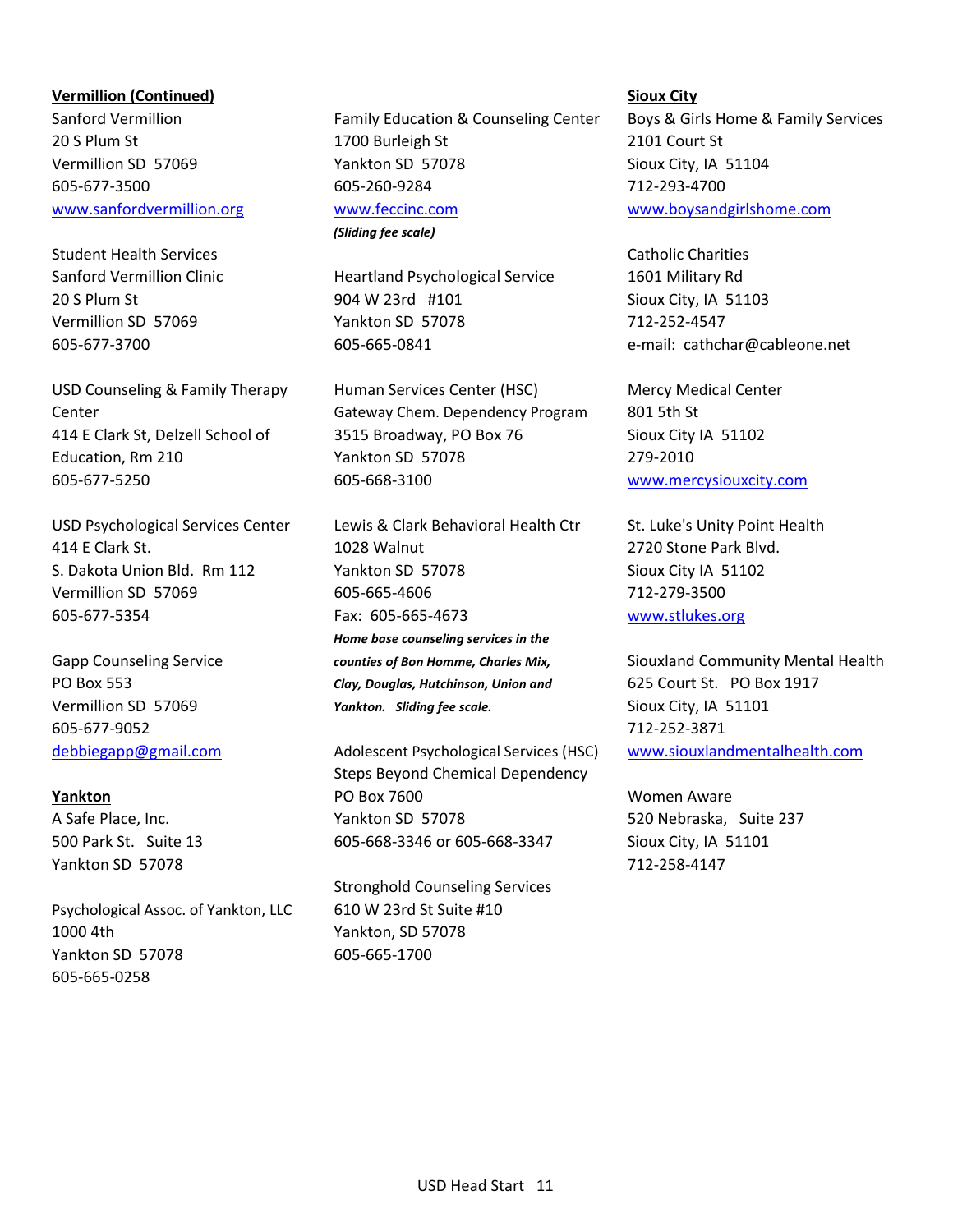# **Education/Training**

**Sioux Falls** Adult Basic Education Volunteers of SD Emergency Medical Services **Vermillion** America **Formullion for Children Migrant Education at Vermillion Migrant Education at Vermillion** PO Box 89306 **1400 W 22nd St Middle School** PO Box 89306 Sioux Falls SD 57109 Sioux Falls SD 57105 422 Princeton 605-334-1414 605-328-6670 Vermillion SD 57069 800-365-8336 Fax: 605-328-6671 605-677-7025 [www.voa-dakotas.org](http://www.voa-dakotas.org/) [www.sdemsc.org](http://www.sdemsc.org/)

Augustana College

Colorado Technical University Southeast Technical Institute Www.usd.edu 3901 W 59th St 2320 North Caree Ave 605-361-0200 605-367-7624 University of South Dakota 866-498-5570 800-247-0789 414 E Clark, ID Weeks Library [www.coloradotech.edu/Sioux-falls](http://www.coloradotech.edu/Sioux-falls) [www.southeasttech.edu](http://www.southeasttech.edu/) Vermillion SD 57069

2205 N Career Ave 1101 W 22nd St

[www.edec.org](http://www.edec.org/) 1-800-352-4649

Adult Basic Education Literacy Council SD Dept. of Vocational Rehabilitation Cornerstone Education Center 629 S Minnesota Ave, Suite 201 811 E 10th St. Dept. 21 904 E Cherry St Sioux Falls SD 57104-1314 Sioux Falls SD 57103 Vermillion SD 57069 605-332-2665 605-367-5330 605-677-6912

2001 S Summit Ave Sioux Vocational Services, Inc. University of South Dakota Sioux Falls SD 57197 **4100 S Western Ave Admissions, Belbas Center** Admissions, Belbas Center 605-274-0770 Sioux Falls SD 57105 414 E Clark St. [www.augie.edu](http://www.augie.edu/) 605-336-7100 Vermillion SD 57069-2390

USDSU University of Sioux Falls [www.usd.edu/cdc](http://www.usd.edu/cdc) Sioux Falls SD 57107 Sioux Falls SD 57105 Student Support Services 605-367-5640 605-331-5000 or 800-888-1047 Trio Program

East Dakota Educational Coop **Sioux City** 414 E Clark Street 715 E 14th St Western Iowa Tech Comm. College Arts & Science Bldg. Rm 20 Sioux Falls SD 57104 4647 Stone Ave Vermillion SD 57069 605-367-7680 Sioux City Iowa 51102 605-677-5308 [www.witcc.edu](http://www.witcc.edu/)

800-265-9579 dir.sd.gov/workforce\_training/clcs.aspx

605-677-5434 or 877-269-6837

Sioux Falls SD 57108 Sioux Falls SD 57107 Academic & Career Placement Center 605-677-5381

University of South Dakota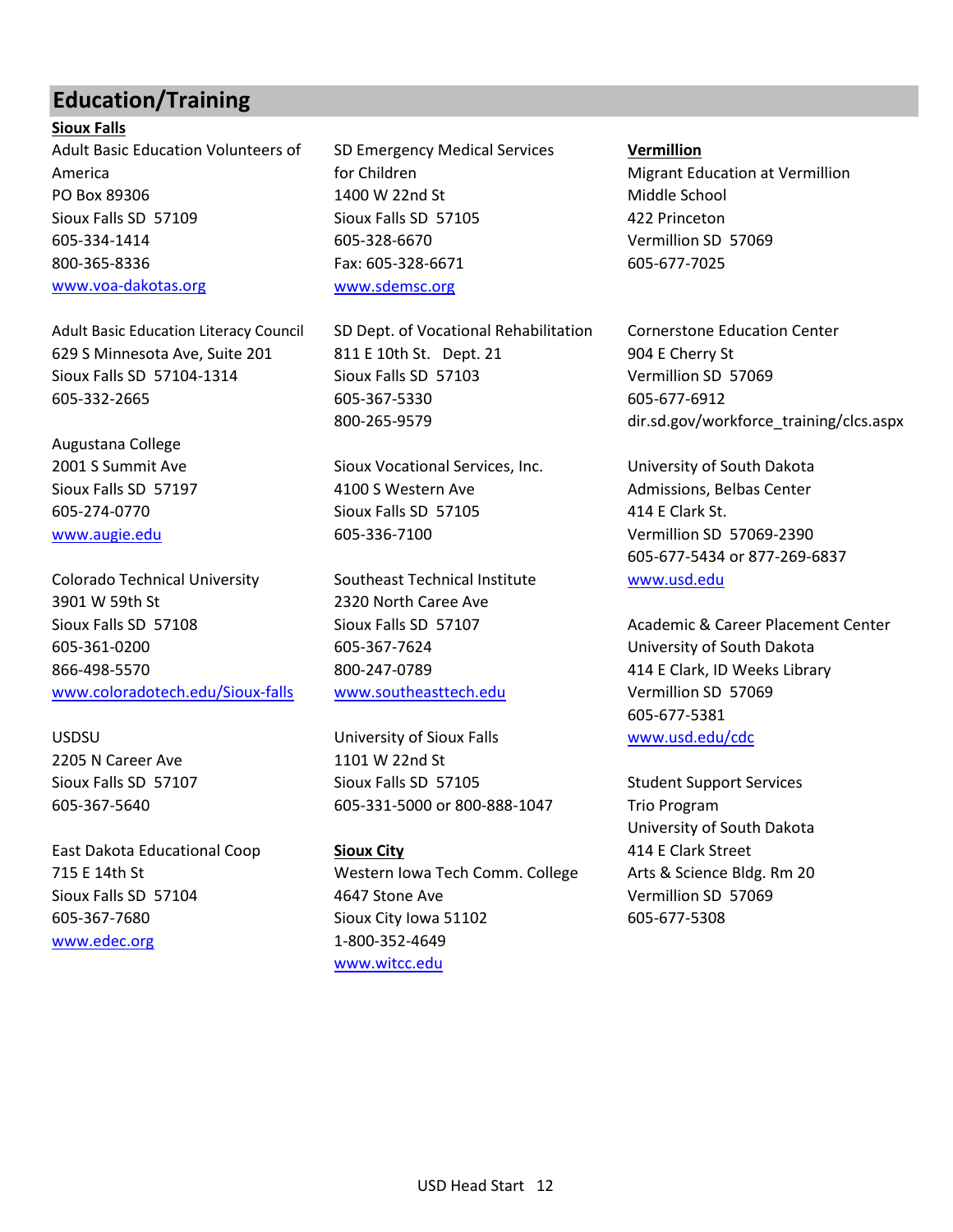# **Special Education/Cooperatives/Local Education**

# **Beresford** Cornbelt Education Cooperative

1109 W Cedar Sioux Falls SD 57104-5051 715 E 14th St Beresford SD 57004 605-271-0218 Sioux Falls SD 57104 605-763-5096 Districts: Bridgewater, Canistota, 605-367-7680 Alcester-Hudson, Beresford, Emery, Freeman, Hanson, Hurley, Districts: Brandon, Lennox, Tea, Canton, Elk Point, Gayville-Volin, Marion, McCook Central, Montrose, West Central Irene, Viborg & Wakonda Parker & Tea

Birth to Three Connections *Provides educational services to children* Education & Integration (Clay, Union, Lincoln & Yankton) *ages birth to 21. Provides speech/* 2000 S Summit Ave 605-763-5096 *language & early childhood services* Sioux Falls SD 57105

Center for Disabilities Birth to Three Connections 1400 W 22nd St Sioux Falls SD 57105 605-357-1439 (Turner County)

# **Emergency Disaster Services**

Services **Management** PO Box 176 15 Washington St **400 S Main Ave 807 Capitol St** 400 S Main Ave Vermillion SD 57069 Parker SD 57053 Yankton SD 57078 605-677-7100 (Sheriff) 605-297-6000 605-668-5289 605-677-7185 (Emergency Mgmt)

Lincoln Co. Emergency Management Services 128 N Main PO Box 519 Canton SD 57013 Elk Point SD 57025 605-764-5746 605-356-2181 Fax: 605-764-6622

Union Co. Emergency & Disaster

Southeast Area Cooperative Table 715 E 14th St East Dakota Education Cooperative

[www.cornbeltcoop.k12.sd.us](http://www.cornbeltcoop.k12.sd.us/) Southeastern: Directions for Life *through school districts.* 605-335-8956 **Sioux Falls** [www.directionsforlife.org](http://www.directionsforlife.org/)



Clay Co. Emergency and Disaster Turner Co. Office of Emergency Yankton Co. Emergency Management

# **Disability Services**

### **Pierre**

Dept. of Ed. & Cultural Affairs Division SD Advocacy Services of Education Office of Special Ed 221 S Central Ave, Suite 38 700 Governors Dr Pierre SD 57501 Richard F Kneip Building 605-224-8294 or 800-658-4782 Pierre SD 57501 [www.sdadvocacy.com](http://www.sdadvocacy.com/) 605-773-3134 [www.state.sd.us](http://www.state.sd.us/)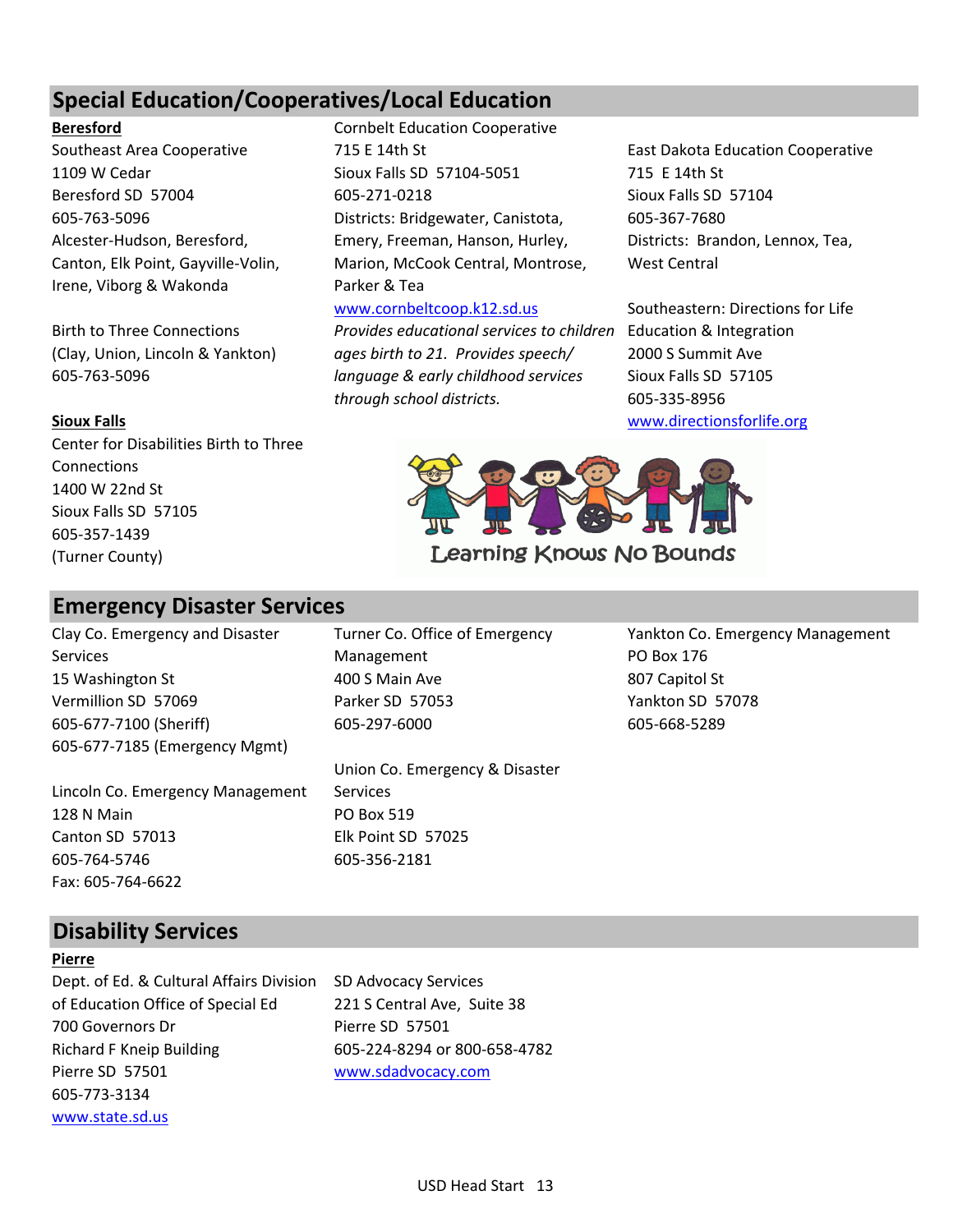605-357-1439 or 800-658-3080 [www.ilcchoices.org](http://www.ilcchoices.org/)

2501 W 26th St 605-665-5616 605-444-9500 Language Disorders Clinic

Communication Svcs for the Deaf Yankton SD 57078 102 N Krohn Place SD Advocacy Services 605-668-3050 Sioux Falls SD 57103 2121 W 63rd Place, Suite 30 605-367-5760 or 866-642-6410 Sioux Falls SD 57108 Southeast Family Support TTY: 605-367-5761 605-361-7438 or 800-658-4782 231 Broadway Ave. Suite 13

Community Interpreter Services 605-260-3170 March of Dimes SD Parent Connection 1000 N West Avenue, Suite 230 3701 W 49th St, Suite 102 Sioux Falls SD 57104 Sioux Falls SD 57106 605-334-8203 605-361-3171 or 800-640-4553 [www.marchofdimes.com/southdakota](http://www.marchofdimes.com/southdakota) Fax: 605-631-2928

Muscular Dystrophy Association 524 N Main Ave, Suite 211 Sioux Falls Area Office-BVI Sioux Falls SD 57104 811 E 10th St. Dept. 22 605-339-2728 Sioux Falls SD 57103 [www.mdausa.org](http://www.mdausa.org/) 800-265-9679

**Sioux Falls Pastoral Ministries with Disabled <b>Pankton Yankton** Center for Disabilities **Persons** Persons and *Persons* Independent Living Choices University of South Dakota 3000 W 41st St 413 W 15th St. Suite 107 1400 W 22nd St Sioux Falls SD 57105 Yankton SD 57078 Sioux Falls SD 57105 605-988-3764 605-668-2940 or 800-947-3770

Fax: 605-357-1438 Rehabilitation Center for the Blind [www.usd.edu/cd](http://www.usd.edu/cd) 2900 W 11th St. Suite 101 SD Advocacy Services Sioux Falls SD 57104 1719 Broadway Ave Life Scope Children's Services 800-658-5441 Yankton SD 57078

Sioux Falls SD 57105 Scottish Rite USD Children's Speech & [www.sdadvocacy.com](http://www.sdadvocacy.com/) 800-584-9294 520 S 1st Ave Superintendent SD Dept. of Vocational Rehabilitation [www.cchs.org](http://www.cchs.org/) Sioux Falls SD 57104 3113 Spruce St. Suite 128 605-336-7561 PO Box 7600

[www.sdadvocacy.com](http://www.sdadvocacy.com/) Yankton SD 57078

[www.sdparent.org](http://www.sdparent.org/)



# **Employment**

605-242-5445 605-665-2518 SD Dept. of Labor & Regulation 904 E Cherry St Vermillion SD 57069 605-677-6900

SD Dept. of Labor & Regulation Ability Building Services 3113 Spruce St. #124 504 River Drive 909 West 23rd St Yankton SD 57078 North Sioux City SD 57049 Yankton SD 57078 605-668-2900 **Vermillion** [www.abilitybuildingservices.com](http://www.abilitybuildingservices.com/)

**North Sioux City Yankton Yankton South Dakota Dept. of Labor North Sioux City South Dakota Dept. of Labor** 

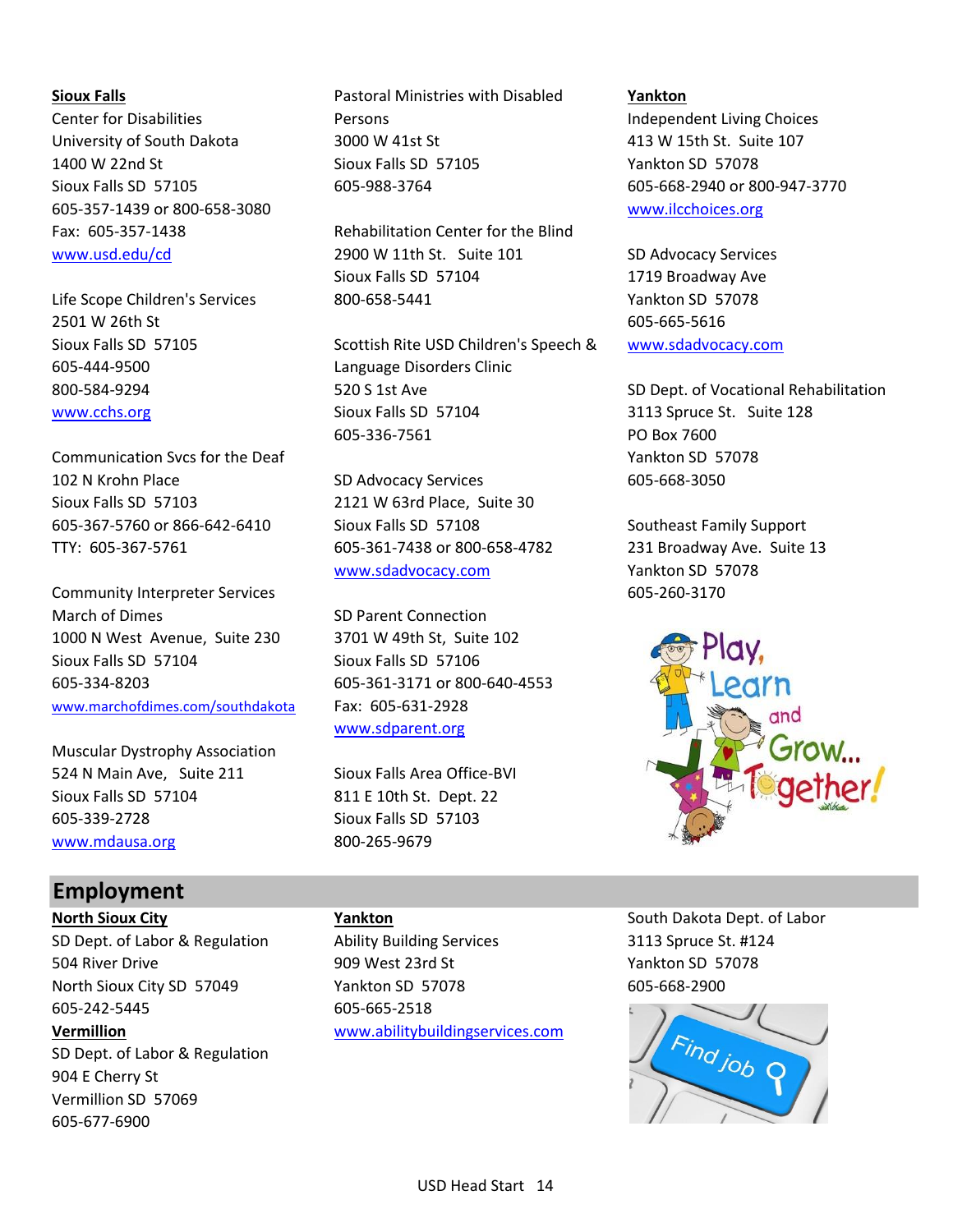[www.experienceworks.org](http://www.experienceworks.org/) **Sioux City**

Job Corp 2508 4th St 811 E 10th St Sioux City IA 51101 Sioux Falls SD 57103 712-233-9030

# **Legal Aid**

Fax: 605-773-7163

East River Legal Services 110 E Main, PO Box 539 800-638-2772 335 N Main Suite 300 Vermillion SD 57069 605-336-9230 or 800-952-3015 800-952-2333

# **Literacy Councils**

Beresford Area Literacy Council Sioux Falls Literacy Council Southeastern Literacy Council Beresford High School 1000 N West Ave. Suite 240 Vermillion Public Library 301 W Oak Sioux Falls SD 57104 18 Church St Beresford SD 57004 605-332-2665 Vermillion SD 57069 605-763-2094 605-677-7060

Yankton Area Literacy Council 231 Broadway #11 Yankton SD 57078 605-665-3048

120 S Indiana Ave Sioux Falls SD 57103 Sioux City IA 51106 Sioux Falls SD 57103 605-367-5300 712-274-6400

Iowa Work Force Development 800-733-5627 [www.iowaworkforce.org](http://www.iowaworkforce.org/)

**Sioux Falls** South Dakota Dept. of Labor Job Training Partners, WIT Experience Works **811 E 10th St** 4647 Stone Ave, PO Box 5199 605-332-7991 [www.jobtrainingpartners.org](http://www.jobtrainingpartners.org/)

Clay County State's Attorney Lincoln County State's Attorney Turner County State's Attorney 211 W Main St. Suite 204 104 N Main St. #200 120 N Main Ave Vermillion SD 57069 Canton SD 57013 Parker SD 57053 605-677-7107 605-764-5732 605-297-3975

Consumer Protection Agency Lutheran Social Services Tenant's Rights Union County State's Attorney 1302 E Highway 14, Suite 3 610 W 23rd St. Suite 4 209 E Main St. Suite 140 Pierre SD 57501 Yankton SD 57078 Elk Point SD 57025 605-773-4400 or 800-300-1986 888-208-4663 605-356-2666

Student Association Legal Aid Consumer Product Safety Commission

Sioux Falls SD 57102 605-624-7090 605-624-7090 Lawyer Referral State Bar Assoc. of SD

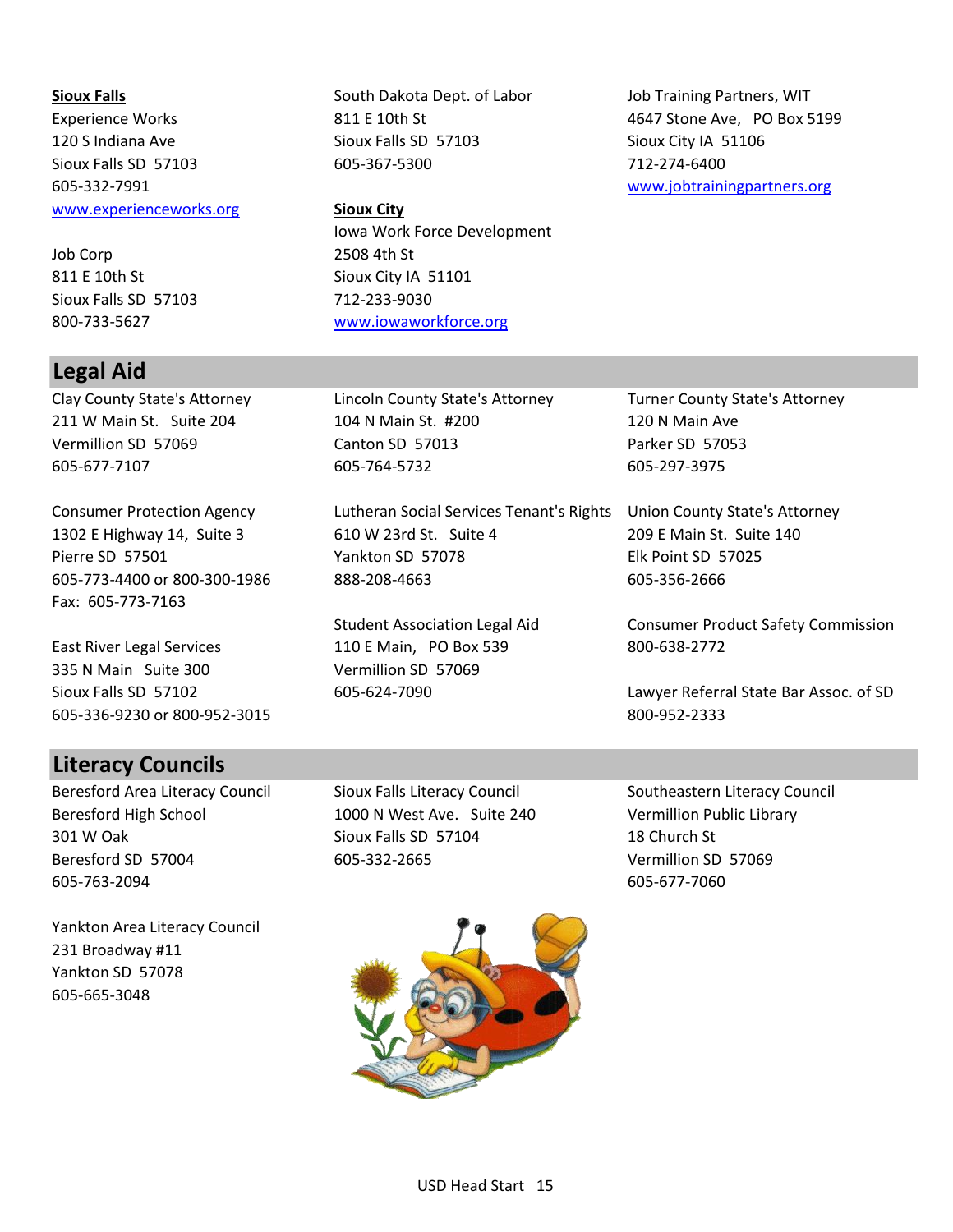# **Libraries**

**Alcester Harrisburg Sioux Falls**

Public Library **Lennox**

225 N Broadway St **North Sioux City WIDENEY WWW.usd.edu/wegner North Sioux City** Canton SD 57013 504 River Dr

521 Florida St Vermillion SD 57069 **Centerville SD 57014 Parker Parker** 605-677-7060 [www.centerville.k12.sd.us](http://www.centerville.k12.sd.us/) 115 N Main Ave

Account St 515 Walnut St 515 Walnut St 515 Walnut St 515 Walnut St 515 Walnut St 515 Walnut St 515 Walnut St 515 Walnut St 515 Walnut St 515 Walnut St 515 Walnut St 515 Walnut St 515 Walnut St 515 Walnut St 515 Walnut St 5 Elk Point SD 57025 **Tea** Yankton SD 57078 605-356-5941 500 W Brian [www.epj.k12.sd.us](http://www.epj.k12.sd.us/) Tea SD 57064

# **Housing**

Kary House Apartments The Stephen Bealty Charges and Sefferson Arms 609 W Cedar 121 N 3rd St 507/509 Railroad Ave Beresford SD 57004 Beresford SD 57004 Jefferson Apartments 605-263-3941 605-763-2675 406 Main St

110 E Oak St 510 N 5th St

West Acres Apartments **Lennox SD 57039** 105 SW 13th St 605-647-2140 Beresford SD 57004 605-763-2675

605-934-2601 Harrisburg SD 57032 Sioux Falls SD 57103 605-743-2567 605-367-8720

Beresford SD 57004 Lennox SD 57039 Center Library 605-763-2782 605-647-2203 ext. 4034 1400 W 22nd St. #100 [www.lennox.k12.sd.us](http://www.lennox.k12.sd.us/) Sioux Falls SD 57105

605-987-5831 North Sioux City SD 57049 **Vermillion** 605-422-2366 Vermillion Public Library **Centerville Centerville [www.nsclibrary.org](http://www.nsclibrary.org/) 18 Church St** 

Parker SD 57053 **Yankton**

605-356-5923 Tea Area Middle School/High School 605-668-5275 605-498-0281

**Beresford** Low Income Housing **Jefferson**

Oakwood Apartments Northview Apartments 402-494-3203 Beresford SD 57004 Beresford SD 57004 **Lennox**



510 Dakota St **Liberty Elementary** Siouxland Libraries, Main Library State State Control of Library Alcester SD 57001 200 Willow St 200 200 Willow St 200 N Dakota Ave. PO Box 7403 **Beresford** [www.siouxlandlib.org](http://www.siouxlandlib.org/)

115 S. 3rd St 5th Ave Wegner Health Science Information **Canton** 605-357-1400

605-563-2540 Parker City Library [www.vermillionpubliclibrary.org](http://www.vermillionpubliclibrary.org/)

**Elk Point** 605-297-5552 Yankton Community Library

Jefferson SD 57038

605-263-3941 605-287-4374 Lennox Housing Authority 217 S Pine St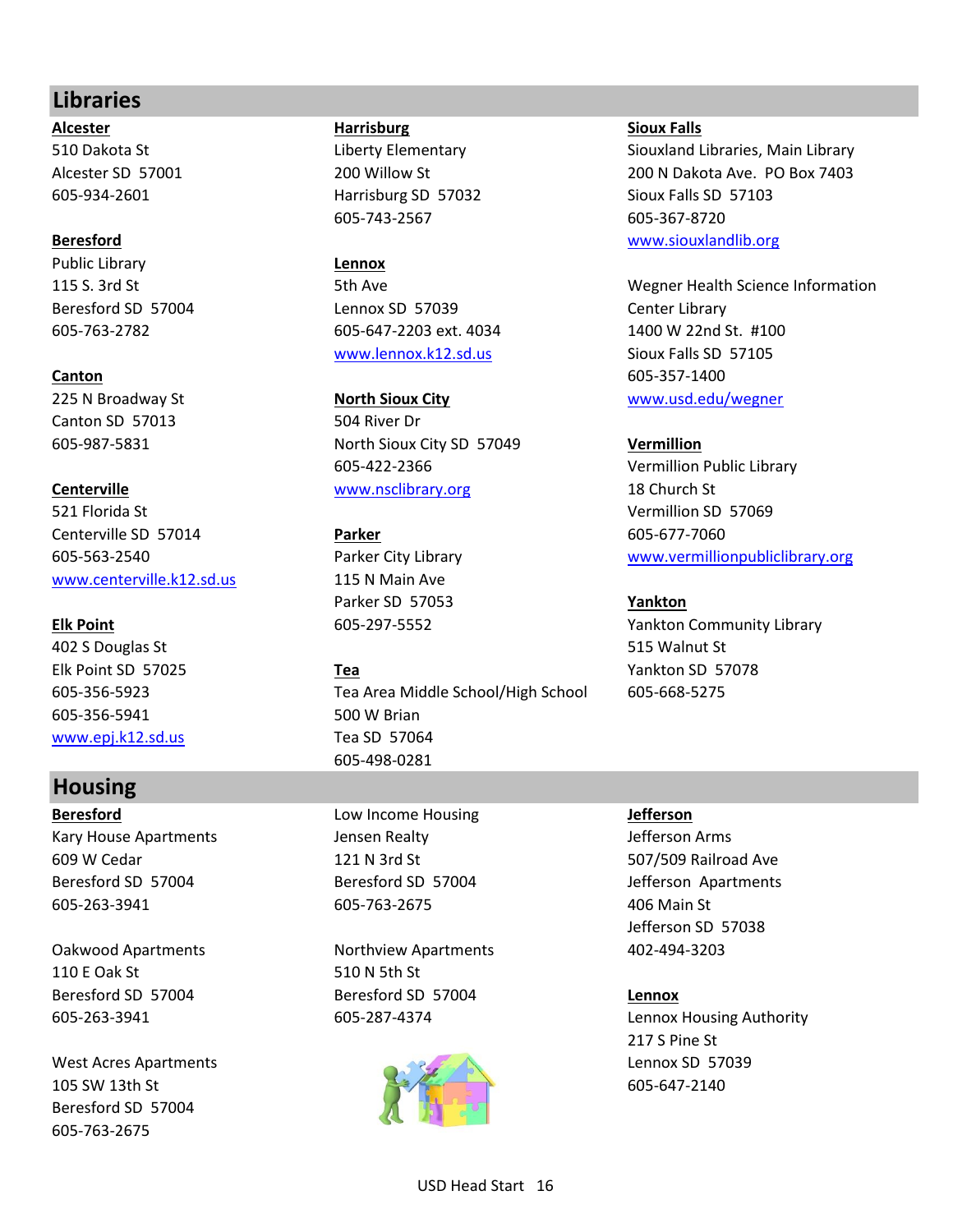605-987-5722

503 Poplar Dr **PO Box 753** 315 N Norbeck 605-334-6379 605-595-8411 605-252-3660

Elk Point SD 57025 605-677-5663

Elk Point SD 57025 Vermillion SD 57069

Skogen Company 810 S Cliff Ave 605-263-3941 605-677-7191 *Subsidized housing/rental assistance for Vermillion, Irene, Centerville, Sioux Falls* **Yankton**

**Canton North Sioux City Vermillion** Colonial Village 627 Streeter Dr. Vermillion SD 57069 903 W 5th St **North Sioux City SD 57049** 605-624-4474 Canton SD 57013 605-232-0562 [www.dakotarealty.com](http://www.dakotarealty.com/)

### **Tea**

Villa Manor **Sioux Falls Sioux Falls River Court Apartments River Court Apartments** 624 E Lynn Ave **Habitat for Humanity of Greater** Duke & Elm St Canton SD 57013 Sioux Falls, Inc. Vermillion SD 57069 605-987-5873 521 E Amidon St 605-263-3941 Sioux Falls SD 57104

402-494-3203 US Dept. of Housing & Urban Dev. [www.usd.edu/housing](http://www.usd.edu/housing) 4301 W 57th St Suite 101 Elk Point #2 Sioux Falls SD 57108 Oakwood Apartments 502 S Court St 605-330-4223 1200 E Clark St

402-494-3203 Interlakes Community Action, Inc. 605-624-9557 505 N Western 502/508/512/514 S Walnut 605-334-2808 PO Box 106

**Irene** South Cliff Falls Apartments PO Box 216 **Harrisburg SD 57032** Vermillion Housing Authority Vermillion Housing Authority 112 E Main St 605-213-2130 25 Center St PO Box 362 Irene SD 57037 Email: southcliff@midconetwork.com Vermillion SD 57069

*Yankton, Chancellor & Hurley* USDA Office of Rural Development Town Square Apartments 2914 Broadway St 505 West Main St #507 Yankton SD 57078 Vermillion SD 57069 605-665-2662 605-624-5218 [www.rd.usda.gov](http://www.rd.usda.gov/) *(elderly or handicapped only)*

Canton Housing The Gatewood Apartments Applewood & Cressman Court

Elm Apartments **Tea HRC** Tea HRC Madison Park Town Homes Canton SD 57013 Tea SD 57064 Vermillion SD 57069

**Elk Point** 605-332-5962 USD Office of Student Life/Housing Elk Point #1 Fax: 605-332-7009 Muenster University Center #219 110 N Franklin Vermillion SD 57069

Elk Point SD 57025 Vermillion SD 57069

Walnut Apartments Sioux Falls SD 57104 Parkwood & Riverwood Apartments 605-356-2831 605-929-0770, TDD: 800-877-1113 **Harrisburg** [www.costelloco.com](http://www.costelloco.com/)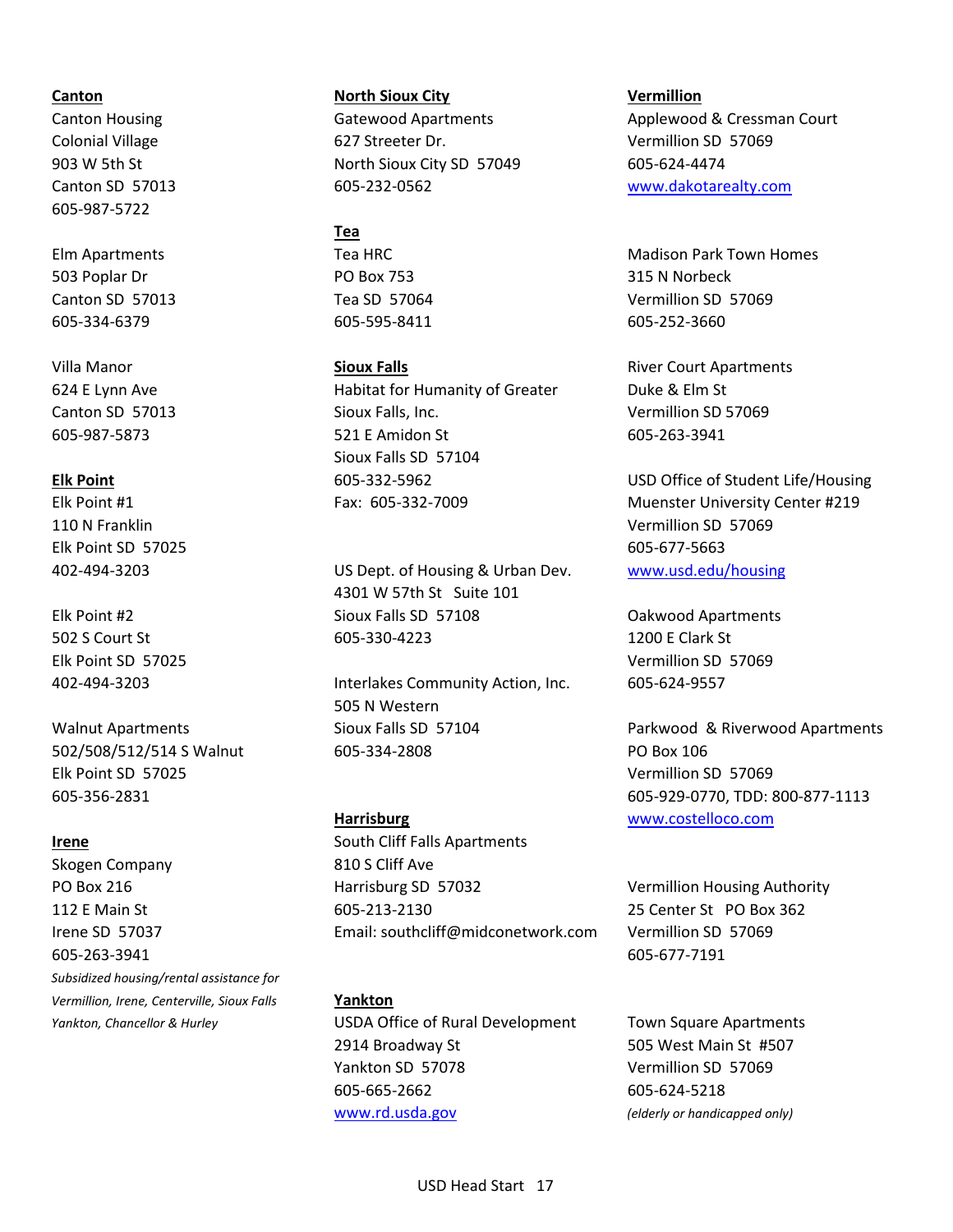## **Pierre**

Housing Development Auth SD Housing Authority SD Housing Development Authority Single Family Home Ownership Loans Governor's House 3060 E. Elizabeth St. PO Box 1237 201 W Pleasant Dr. 605-280-0274 or 800-540-4241 Pierre SD 57501 Pierre SD 57501 605-773-3181 605-773-3181 Tenant Rights & Responsibilities 877-428-8844

# **Transportation**

605-763-5639 604 1/2 High St 1122 Pierce St

# **Clothing/Furniture and misc. items**

Alcester Ministerial Association St. Agnes Charity 120 N Kiwanis Ave Pastor Scott - 934-2575 St Agnes Parish Strawburs Sioux Falls SD 57104

**Beresford** 605-624-4478 3400 S Norton Ave Beresford Children's Fund & Civic Ctr. Sioux Falls SD 57105 121 North 3rd St Vermillion Civic Council 605-731-1930 Beresford SD 57004 17 Market St 605-763-5053 Vermillion SD 57069 Salvation Army

**Lennox** 605-335-5823 Ebenezer Presbyterian Church Baby Closet

# **Vermillion**

New 2 You Consignment **Sioux Falls South Sioux City, NE** 2719 E SD Hwy 50 Union Gospel Mission Goodwill Industries Vermillion SD 57069 701 E 8th St 2323 Dakota Ave

800-952-3015 TTY 605-773-6107

**Beresford Vermillion IOWA** Vermillion SD 57069 Sioux City IA 51105 **Canton** 605-624-4733 712-279-6919

Vermillion SD 57069 605-334-2028

605-624-3923 800 N Cliff Ave

Love, Inc. 605-338-6649 116 1/2 S Main St United Church of Christ 605-764-0453 Vermillion SD 57069 431 N Cliff Ave 605-624-3120 Sioux Falls SD 57103

305 W First Ave. PO Box 632 Faith Fellowship Church Furniture Mission of SD Lennox SD 57039 PO Box 384 - Corner of HWY 50 & 19 209 N Nesmith Ave 605-647-2659 Vermillion SD 57069 Sioux Falls SD 57103 605-624-2921 605-977-6800

605-334-6732 402-494-6972

[www.sdhousingsearch.org](http://www.sdhousingsearch.org/)

Beresford Community Bus Vermillion Public Transit Siouxland Regional Transit System Canton Transit System **EXA EXAMO E-mail: vpt@sesdac.org Serves Elk Point, Jefferson McCook,** 605-764-0760 Dakota Dunes & North Sioux City

**Alcester** Goodwill Industries

**Canton** Sioux Falls SD 57103

Canton SD 57013 226 E Main St St. Vincent DePaul Store

605-624-0062 Sioux Falls SD 57103 South Sioux City NE 68046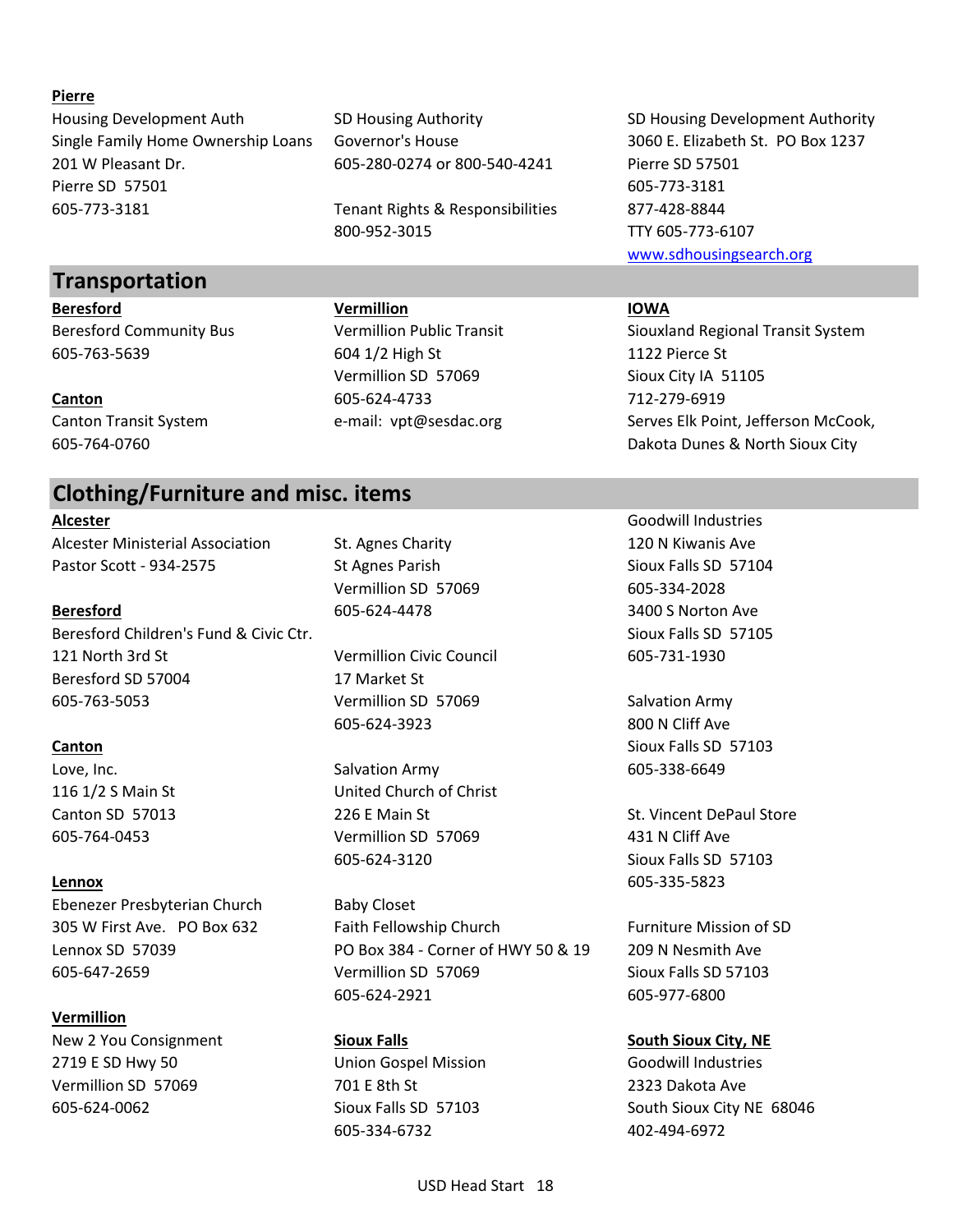

# **Safe House & Shelters**

**Sioux Falls** St. Francis House **Yankton** 801 N Sycamore Ave PO Box 1749 Sioux Falls SD 57103 Yankton SD Sioux Falls SD 57101 605-334-3879 605-665-1448, crisis 605-334-6004 605-665-4811, business

605-333-2226 605- 665-8994

[www.chssd.org](http://www.chssd.org/) Sioux City IA 51102

1000 N West Ave Suite 310 Sioux Falls SD 57109 [www.helplinecenter.org](http://www.helplinecenter.org/) 415 Bluff St

8th St Suite 311 PO Box 144 Sioux Falls SD 57103 Vermillion SD 57069 605-339-0116 605-624-5311

Fairy Tale Resale Goodwill Industries 1415 Villa Ave Yankton SD 57078 Sioux City IA 51106 712-255-8836

2508 Fox Run Pkwy 3100 W 4th St 2330 Transit Ave Yankton SD 57078 Sioux City IA 51103 Sioux City IA 51106 605-665-8847 712-258-4511 or 877-608-7775 712-276-2410





Timothy's House of Hope Child's Voice 2725 S Carolyn Ave Yankton Homeless Shelter 1305 W 18th St Sioux Falls SD 57106 412 E 4th St Sioux Falls SD 57105 605-362-1489 Yankton SD 57078

Union Gospel Mission 665-5210 (Police Dept.) Children's Inn 220 N Weber (men's shelter) 409 N Western Ave 701 E 8th St (adm office & youth ctr) **Sioux City** Sioux Falls SD 57104 703 E 8th St (women & children ctr) Council on Sexual Assault & 605-338-4880, crisis Sioux Falls SD 57102 Domestic Violence 605-338-0116, business 605-334-6732 PO Box 1565

Volunteers of America Turning Point 712-258-7233 or 800-982-7233 HELPLINE PO Box 89306 24 hour crisis line Sioux Falls SD 57104 605-334-1414 Sioux City Gospel Mission Women 605-339-4357 or 211 [www.voa-dakotas.org](http://www.voa-dakotas.org/) and Children's Shelter

**Vermillion** Sioux City IA 51103 Rape & Domestic Abuse Center Domestic Violence Safe Options Svc. 712-255-1119 877-462-7474 e-mail: dvsosdirector@qwestoffice.net

**Yankton Sioux City, IA** Salvation Army Community Center 213 W 3rd 5931 Gordon Dr Subset City IA 51103 605-665-0055 712-274-4380 M: 9-12, T-F: 9-3:30

Goodwill Industries **Goodwill Industries** Goodwill Industries Salvation Army Thrift Store



Children's Home Society **1301 E** Austin St **River City Domestic Violence Center** Communication Center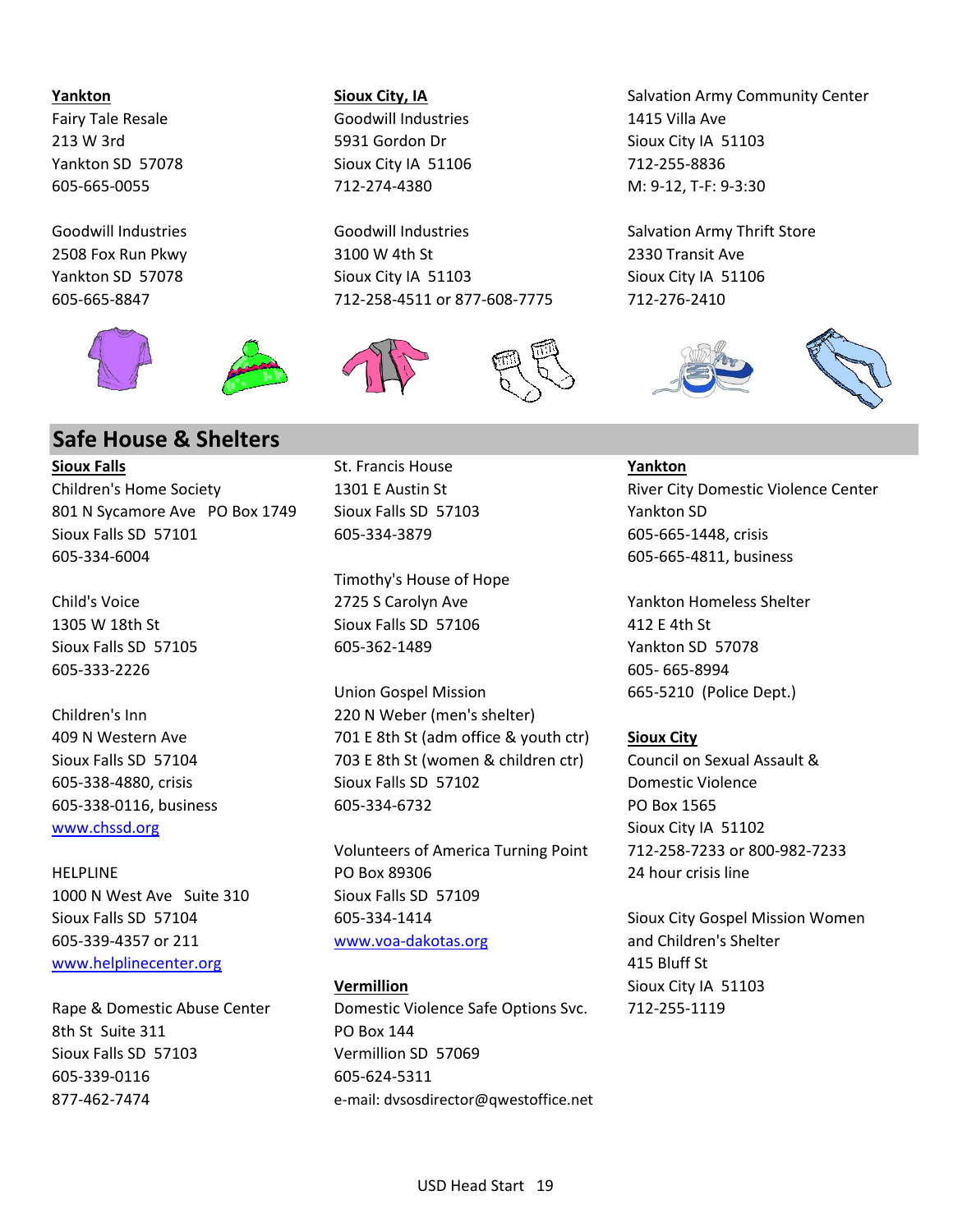# **Extension Offices**

Fax: 605-677-7103 Fax: 605-297-5598

**Lincoln County Union County Minnehaha County** 104 N Main St Suite 30 209 E Main Suite 140 220 W 6th St, Canton SD 57013-1705 Elk Point SD 57025 Sioux Falls, SD 57104 605-764-2756 605-356-2321 (605) 367-7877 Fax: 605-764-2432 Fax: 605-356-2096

# **Food Pantries**

**Alcester Harrisburg Sioux Falls**

**Beresford** 605-767-2253 Beresford Food Pantry **Tea** Emmanuel Lutheran Church **Irene** Trinity Lutheran Church 101 S 5th St **Irene Food Pantry** 335 W 1st St Beresford SD 57004 Calvary Lutheran Church Tea SD 57064 605-763-2312 605-263-3527 605-498-2343 Fax: 605-763-2993

605-764-2429 605-670-3409

**Centerville** 400 S Main PO Box 339 **Wakonda** Dakota Diner Senior Center Basement Parker SD 57053 Wakonda Food Pantry 548 Broadway St 605-297-3251 Wakonda Baptist Church Centerville SD 57014 661-4353 or 267-2087 605-563-2451 **Sioux Falls** 267-2678 or 267-2687

**Elk Point** 6820 W 26th St **Yankton** Elk Point Food Pantry **Sioux Falls SD 57110** Contact Center Food Pantry 107 N Douglas 605-357-8136 321 West 3rd St 605-659-5674 or 605-761-0628 Yankton SD 57078

**Clay County Turner County Yankton County** 515 High St **400 S Main PO Box 490** 490 400 5 Main PO Box 490 490 400 5 Main PO Box 490 Vermillion SD 57069 Parker SD 57053 Yankton SD 57078 605-677-7111 605-297-3112 605-665-3387

Lower Level of Alcester Community Harrisburg Area Food Pantry Food Service Center/Food Pantry Auditorium Harrisburg United Methodist Church 417 N Phillips Ave 934-1956 or 934-2545 204 Grand Ave Sioux Falls SD 57104 Harrisburg SD 57032 605-335-6921

**Lennox Vermillion** Canton Lutheran Church 305 W First Ave Trinity Lutheran Church 305 W First Ave 124 F 2nd St Lennox SD 57013 816 F Clark St Canton SD 57013 605-647-2659 Vermillion SD 57069

Parker Food Pantry

Church of the Gate

**Canton Ebenezer Presbyterian Church Vermillion Comm. Food Pantry** [www.cityofcantonsd.com](http://www.cityofcantonsd.com/) **Parker** [www.vermillionfoodpantry.org](http://www.vermillionfoodpantry.org/)

605-260-4400 opt 2 Fax: 605-665-4729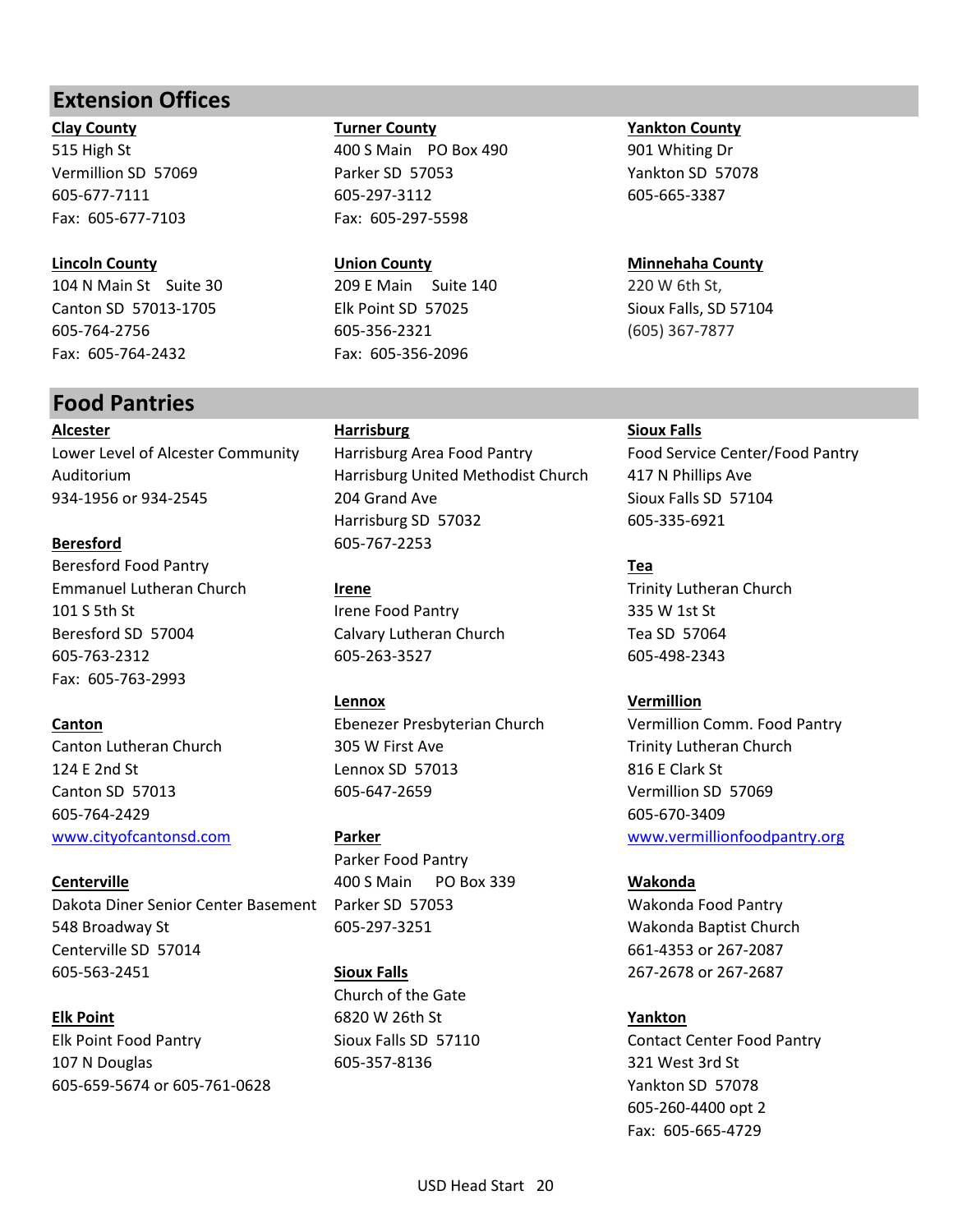# **Soup Kitchens**

**Elk Point Sioux Falls Vermillion** Friendly Feast The Sanquet The Banquet The Welcome Table Immanuel Lutheran Church 900 East 8th Church United Methodist Church 607 W Main St Sioux Falls SD 57103 16 N Dakota Ave Elk Point SD 57025 605-335-7066 Vermillion SD 57069 605-761-1000 605-624-2179 [www.ilcep.org](http://www.ilcep.org/) **No. 2018** Union Gospel Mission [www.welcometable.org](http://www.welcometable.org/)

Sioux City Gospel Mission 605-334-6732 The Banquet 301 W 8th St United Church of Christ Sioux City IA 51102 210 W 5th 712-255-1769 Yankton SD 57078

701 East 8th St **Sioux City** Sioux Falls SD 57103 **Yankton**

605-668-9411

# **Child Care Centers & Preschools**

*Listings in this directory no way constitute an endorsement by Head Start*

Bright Beginning Children's Center Friendship Preschool KARE-4 Harrisburg 207 & 209 W Elm St Canton United Methodist Church 200 S Willow Beresford SD 57004 621 E 4th St Harrisburg SD 57032 605-763-8055 Canton SD 57013 605-743-2567

Kids Konnection Daycare **Centerville Centerville** 414 S Cliff Ave 305 Oak St Centerville School District Harrisburg SD 57032 Beresford SD 57004 610 Lincoln St 605-743-2111 605-763-2097 Centerville SD 57014

**Canton** 100 S Shebal Ave Kids' Castle Day Care & Preschool Tuffy Tots Learning Face Harrisburg SD 57032 121 N Lincoln St 210 Florida St 605-213-0467 Canton SD 57013 Centerville SD 57014 [www.tigertotssd.com](http://www.tigertotssd.com/) 605-987-5244 605-563-3868

Noah's Ark Daycare **Elk Point Elk Point** 1000 E Maple 605-764-3361 Elk Point SD 57025

724 North Sanborn St Center Canton SD 57013 205 7th St 605-764-2579 Hudson SD 57034

605-764-2859

# Canton SD 57013 124 F Main St 605-767-5382 605-356-2994 **Hudson**



**Beresford Harrisburg**

Watch Puppy Depot **Snicklefritz South Day Care** 

605-563-2291 Tiger Tots Preschool & Daycare

Shalom Lutheran Preschool 202 S Bartlett St Manda's Munchkins Harrisburg SD 57032

E. O. Lawrence After School Care **Hudson Little Hands Learning & Play** 605-984-2120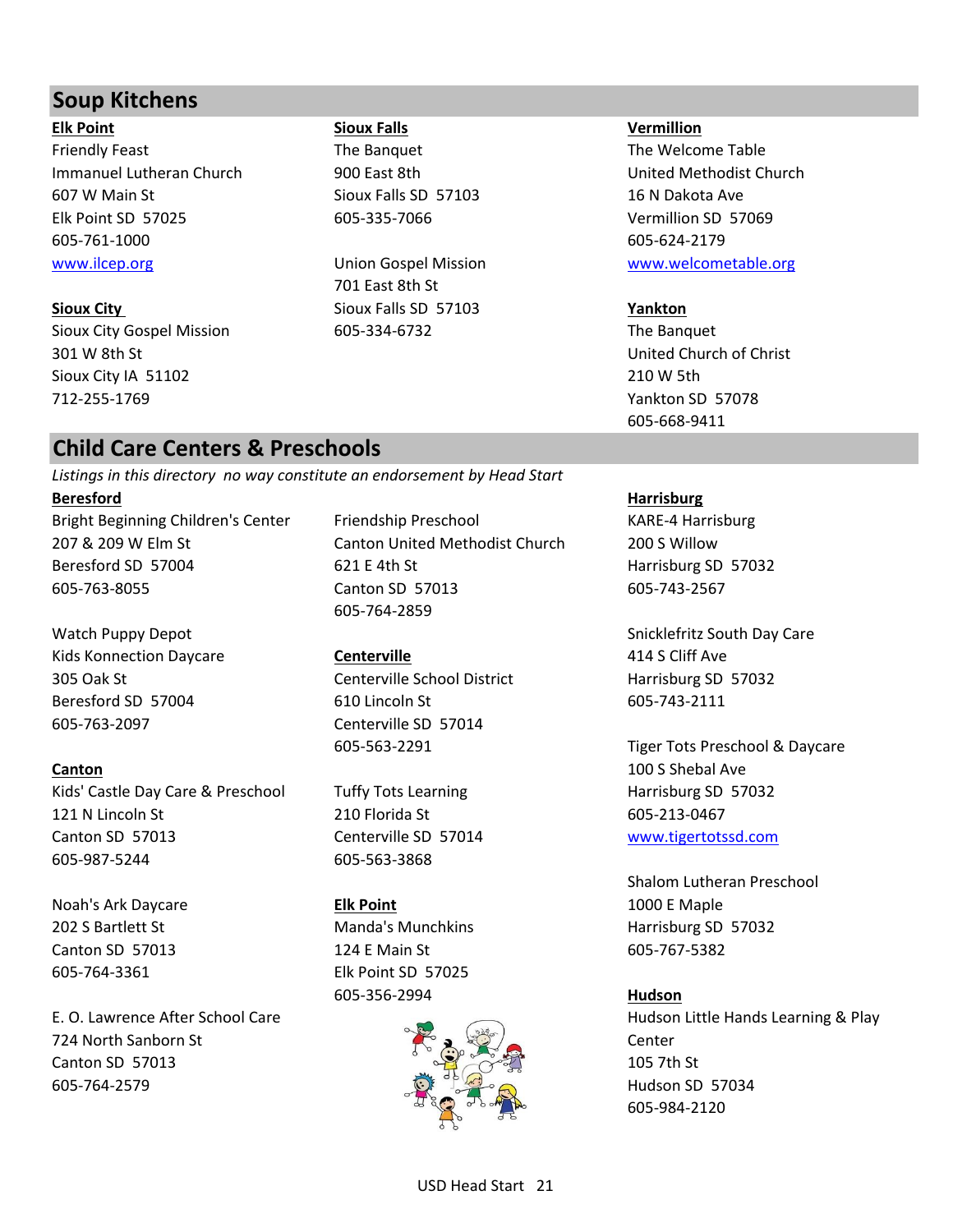Little Pheasants 2100 N Devon Ave 330 W 2nd PO Box 517 Tea SD 57064 Kids of Character Parker SD 57053 605-498-1234 306 Jefferson St 605-297-2266 Vermillion SD 57069

Parker Learning Center Parker SD 57053 St Agnes Preschool 605-297-3237 909 E Lewis St

100 Melrose Ave

Prodigy Learning Center and Assistance for low-income Vermillion SD 57069 705 Sioux Point Rd Suite 200 **Families and information on 605-677-6880** North Sioux City SD 57049 605-217-2275

Storytime Day Care 305 Marie Ave North Sioux City SD 57049 605-232-4471

Hurley Child Care Center **My Tea Tykes Children's Center, Inc.** Beyond School Adventures 501 Adam St 800 E Ryan Dr 224 S. University (Jolley School) Hurley SD 57036 Tea SD 57064 300 High St (Austin School) 605-238-5221 605-498-8953 422 Princeton (Middle School) [www.myteatykes.com](http://www.myteatykes.com/) Vermillion SD 57069

Countryside Day Care My Tea Tykes Too, Inc. Lennox SD 57039 Tea SD 57064 505 Stanford St 605-647-5437 605-498-8952 Vermillion SD 57069

Totally Kids Tea Sprouts Preschool 605-647-2204 605-214-0913 300 High St

**Parker Parker Tea Tots Child Care 605-677-7010** 

Little Scholars Christian **Example 2008-2008-3030 for Clay,** [www.stagnes.k12.sd.us](http://www.stagnes.k12.sd.us/) North Sioux City SD 57049 Vucurevich Children's Center 605-232-9999 University of South Dakota For a listing of Licensed Family Day Care Providers, call 605-668-3030 for Clay, Turner and Union Counties. For Lincoln County, call 605- 367-7602. For Child Care Assistance Program call 800- 227-3020. CCA provides assistance for low-income licensed child care providers. www.dss.sd.gov

### **Hurley Tea Vermillion**

**Lennox** 605-677-6456

46569 279th St 725 E Kevin Center for Children & Families 605-624-8270

305 W 5th Ave 131 N Poplar Ave Early Childhood Connection Connection Lennox SD 57039 Tea SD 57064 Austin Elementary School Charles Austin Elementary School Vermillion SD 57069

605-624-8717

330 W 2nd PO Box 517 St Agnes Red & Gold After School Care Vermillion SD 57069 **North Sioux City** 605-624-4144 Fax: 605-624-6239

414 E Clark St

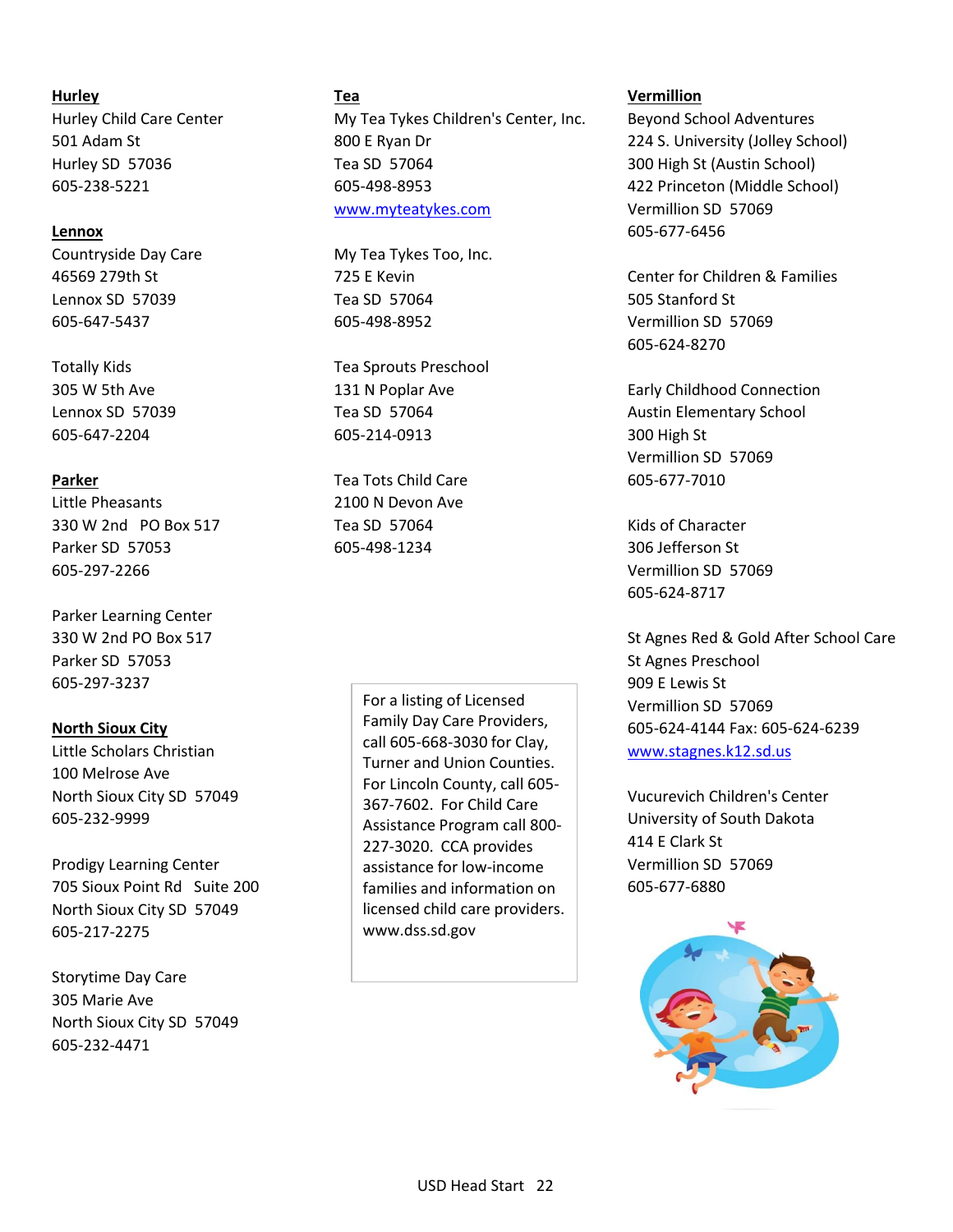# **City Halls**

**Beresford Hurley Parker** 101 North 3rd St 701 Burns Pl 115 N Main Ave Beresford SD 57004 Hurley SD 57036 Parker SD 57053 605-763-2008 605-238-0680 605-528-3427

**Centerville Jefferson Vermillion** 741 Main 208 Main St 25 Center St 605-563-2305 605-966-5838 605-677-7050

**Chancellor Lennox Viborg** 240 2nd Ave 107 S Main 107 S Main 110 N Main Chancellor SD 57015 Lennox SD 57039 Viborg SD 57070 605-647-8696 605-647-2286 605-326-5103

**Elk Point Marion Wakonda** 106 W Pleasant St PO Box 280 398 N Broadway PO Box 265 Elk Point SD 57025 Marion SD 57043 Wakonda SD 57073 605-356-2141 605-648-3539 605-267-3118

**Alcester Harrisburg North Sioux City** 510 Dakota St 203 Prairie St 504 River Dr Alcester SD 57001 **Harrisburg SD 57032** North Sioux City SD 67001 605-934-2851 605-743-5972 605-232-4276

**Canton Irene Tea** 210 N Dakota 110 S Till Ave PO Box 67 600 E 1st St Canton SD 57013 Irene SD 57037 Tea SD 57064 605-987-2881 605-263-3476 605-498-5191

Centerville SD 57014 Jefferson SD 57038 Vermillion SD 57069

**Worthing** 208 S Main St Worthing SD 57077 605-372-2194

# **Service Agencies of South Dakota/Financial Assistance**

**Clay, Turner & Union Counties Canton Elk Point** [rocs@hcinet.net](mailto:rocs@hcinet.net) Fax: 605-356-3683 ROCS - Yankton Outreach Office 111 N Van Eps Ave. PO Box 268

[rocstom@gmail.com](mailto:rocstom@gmail.com) (605) 256-2238

Rural Office of Community Svcs **(ROCS)** Lincoln County Dept. of Social Services Union County Social Services 214 Main, POB 70 104 N Main Suite 140 118 W Main Suite 1, PO Box 520 Lake Andes SD 57356 Canton SD 57013 Elk Point SD 57025 605-487-7634/FAX: 605-487-7883 605-764-5761 605-356-3346/800-847-7738

Tom Steinbach Inter-Lakes Comm. Action Partnership 605-665-4556 Madison SD 57042 (serves Turner Cty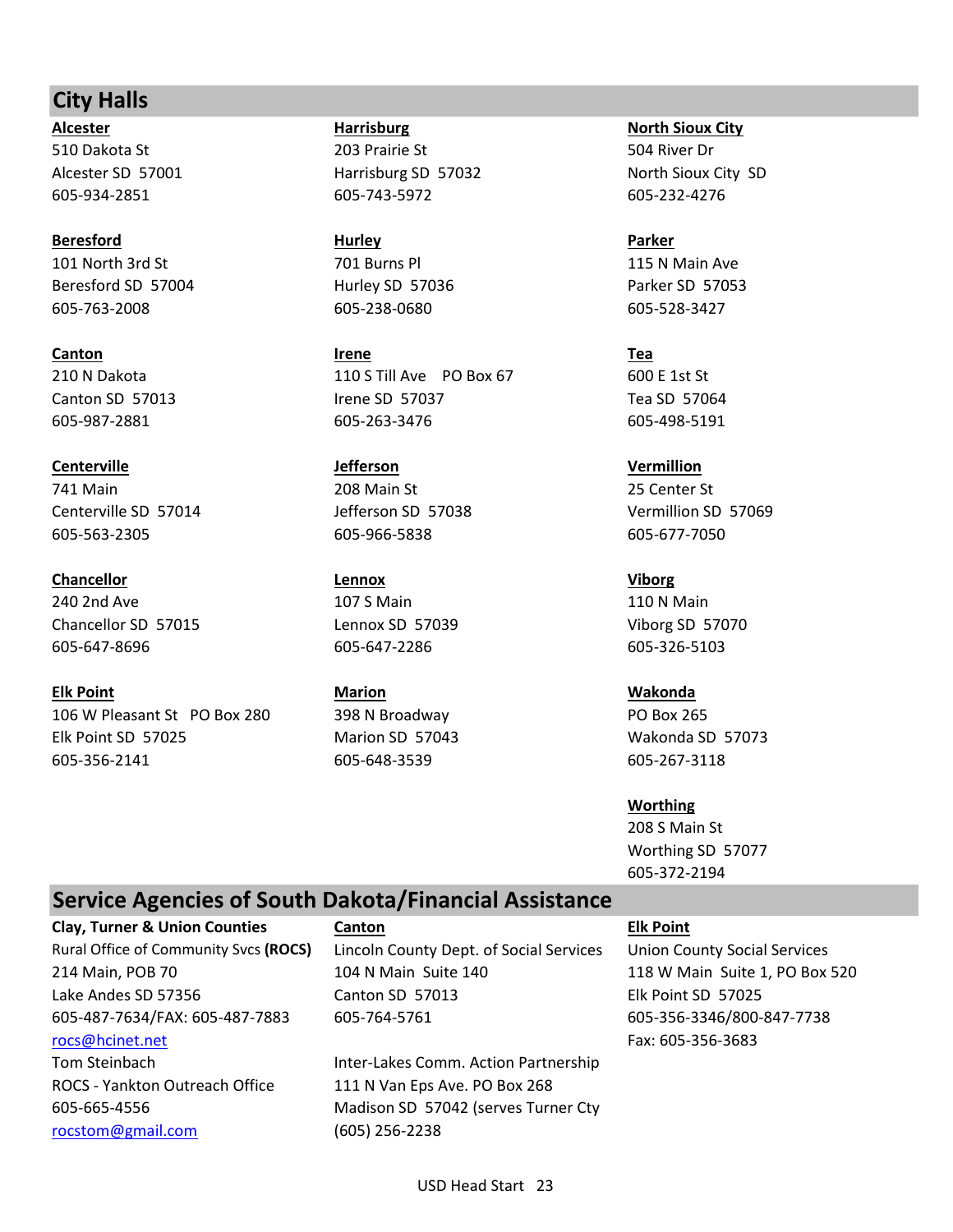Child Protection Services 605-624-4478 811 E. 10th St. Dept. 2 Salvation Army 610 W 23rd St Suite 4 Sioux Falls SD 57103 226 E Main St PO Box 362 605-367-5444/800-801-5421 Vermillion SD 57069 Yankton SD 57078

LSS Center for Financial Resources 800-258-2227 ext 7776 705 E 41st St Suite 100 [www.lsssd.org](http://www.lsssd.org/) Sioux Falls SD 57105 **Welfare Fraud Hotline** also in Vermillion 2 Days a month 605-330-2700 or 800-258-2227 800-765-7867

# **Parker Vermillion Yankton**

Turner County Social Services Department of Social Services Prairie Freedom Center for Parker County Courthouse **Child Protection Services** Independent Living PO Box 339 114 Market St PO Box 516 413 W 15th St Suite 107 Parker SD 57053 Vermillion SD 57069 Yankton SD 57078 605-297-3251 605-677-6800 605-668-2940

**Pierre Example 2 Pierre** Clay County Veterans Service Office Yankton County Social Services Child Support Agency 211 W Main St Suite #203 Child Support Enforcement Office 912 East Sioux Ave Vermillion SD 57069 3113 Spruce St Suite 200 Pierre SD 57501 605-677-7145 And the SD 57078

416 Walker St *Yankton Counties*

605-624-3120 605-665-2106

605-773-3612 *Bon Homme, Charles Mix, Clay,* 800-226-1033 St Agnes Charity *Douglas, Hutchinson, Lincoln, Union &* **Sioux Falls Since 2018 Vermillion SD 57069** 605-668-3030/800-455-5241

Dept. of Social Services LSS Center for Financial Resources

# **Schools**

**Alcester-Hudson Beresford Canton**

Junior High & High School **Beresford Middle School** Middle & High School 102 East 5th 205 W Maple 800 North Main Alcester SD 57001 Beresford SD 57004 Canton SD 57013 605-934-1890 605-763-2139 605-764-2706 [www.alcester-hudson.k12.sd.us](http://www.alcester-hudson.k12.sd.us/) [www.canton.k12.sd.us](http://www.canton.k12.sd.us/)

409 E 6th St 209 S 4th St 724 Sanborn St Alcester SD 57001 Beresford SD 57004 Canton SD 57013 605-934-2171 605-763-5012 605-764-2579

Beresford High School 301 W Maple **Centerville** Beresford SD 57004 610 Lincoln 605-763-2145 Centerville SD 57014 [www.beresford.k12.sd.us](http://www.beresford.k12.sd.us/) 605-563-2291

Elementary School Elementary School EO Lawrence Elementary School

[www.centerville.k12.sd.us](http://www.centerville.k12.sd.us/)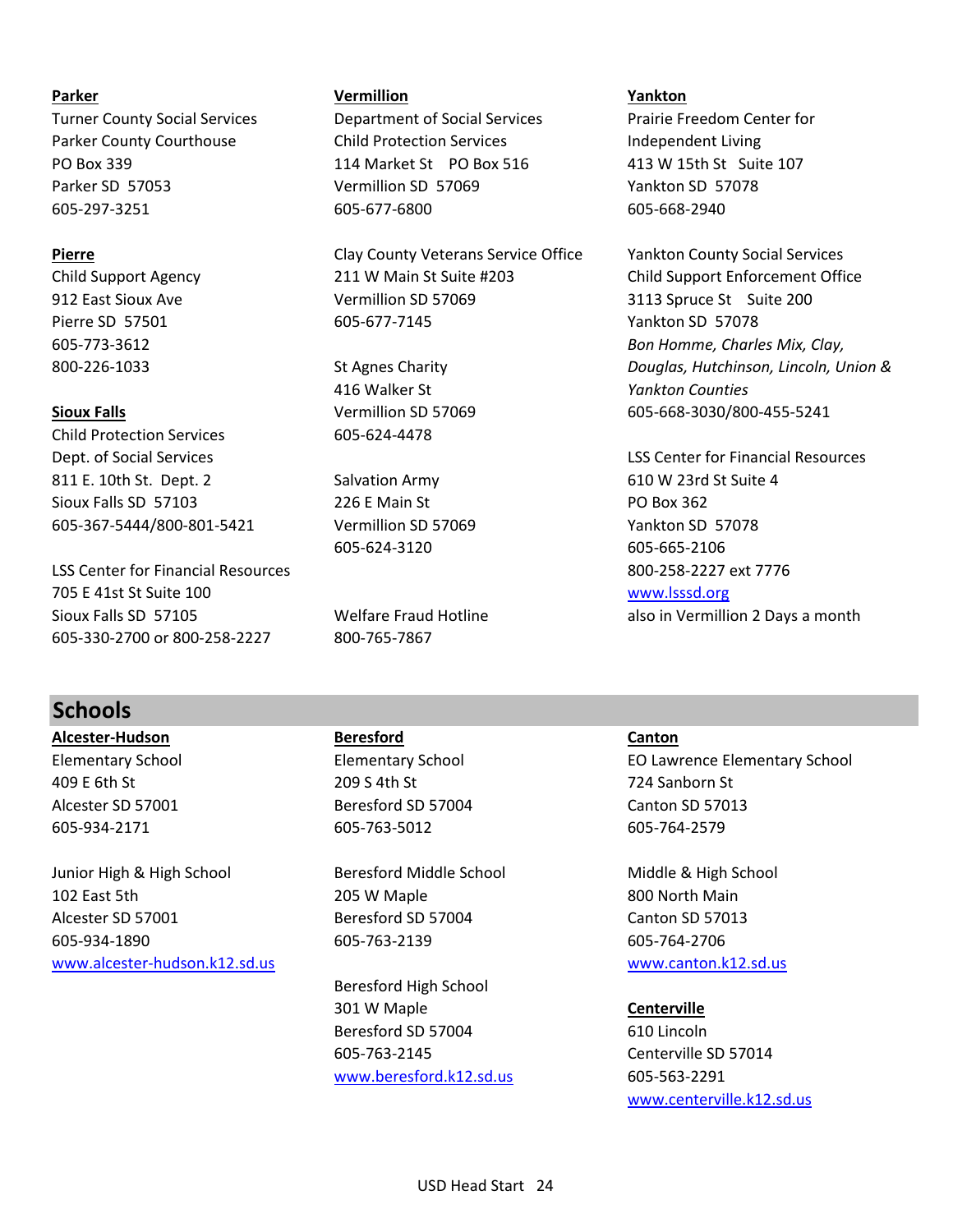**Dakota Valley (North Sioux City) Harrisburg Irene-Wakonda** Elementary School Endeavor Elementary Elementary North Sioux City SD 57049 Sioux Falls SD 57108 Wakonda SD 57073 605-422-3840 605-743-2567 Option 5,1 605-267-2644

1150 North Shore Drive 130 E State St 130 E State St North Sioux City SD 57049 Sioux Falls SD 57108 605-263-3311 605-422-3830 605-743-2567 Option 5,2 Irene SD 57037

High School **Freedom Elementary** [www.dakotavalley.k12.sd.us](http://www.dakotavalley.k12.sd.us/) Lennox SD 57039

**Elk Point/Jefferson** 6801 S Grange Ave Administration 605-356-2606 Sioux Falls SD 57108 Elementary - Worthing PO Box 578 605-743-2567 Option 5,4 230 Cedar St PO Box 8 Elk Point SD 57025 Worthing SD 57077

605-356-5800 Lennox SD 57039

Junior High & High School 2201 W 95th St [www.lennox.k12.sd.us](http://www.lennox.k12.sd.us/) 402 Douglas St Sioux Falls SD 57108 Elk Point SD 57025 605-743-2567 Option 4,2 **Marion** 605-356-5900 100 S Cedar [www.epj.k12.sd.us](http://www.epj.k12.sd.us/) South Middle School 605-648-3615



1150 North Shore Drive 1101 Tom Sawyer Trail PO Box 306 **Lennox** 605-422-3820 605-743-2567 Option 5,3 305 W 5th Ave

Journey Elementary 605-647-2203 Option 3

Liberty Elementary 605-372-4114 Elementary 200 Willow St PO Box 309 402 Douglas St **Harrisburg SD 57032** Lennox Jr & Sr. High School Company 30 Harrisburg SD 57032 Elk Point SD 57025 605-743-2567 Option 5,5 1201 S Main St

North Middle School 605-647-2203

1300 W Willow St Marion SD 57043 Harrisburg SD 57032 [www.marion.k12.sd.us](http://www.marion.k12.sd.us/) 605-743-2567 Option 4,1

High School K-12 605-743-2567 Option 3 330 W 2nd [www.harrisburg.k12.sd.us](http://www.harrisburg.k12.sd.us/) Parker SD 57053

1150 North Shore Drive 2401 W. 95th St 202 Nebraska St PO Box 268

Middle School Explorer Elementary Junior High and High School [www.irene-wakonda.k12.sd.us](http://www.irene-wakonda.k12.sd.us/)

North Sioux City SD 57049 Harrisburg SD 57032 Lennox Elementary & Intermediate

**Parker** 605-297-3466 [www.parker.k12.sd.us](http://www.parker.k12.sd.us/)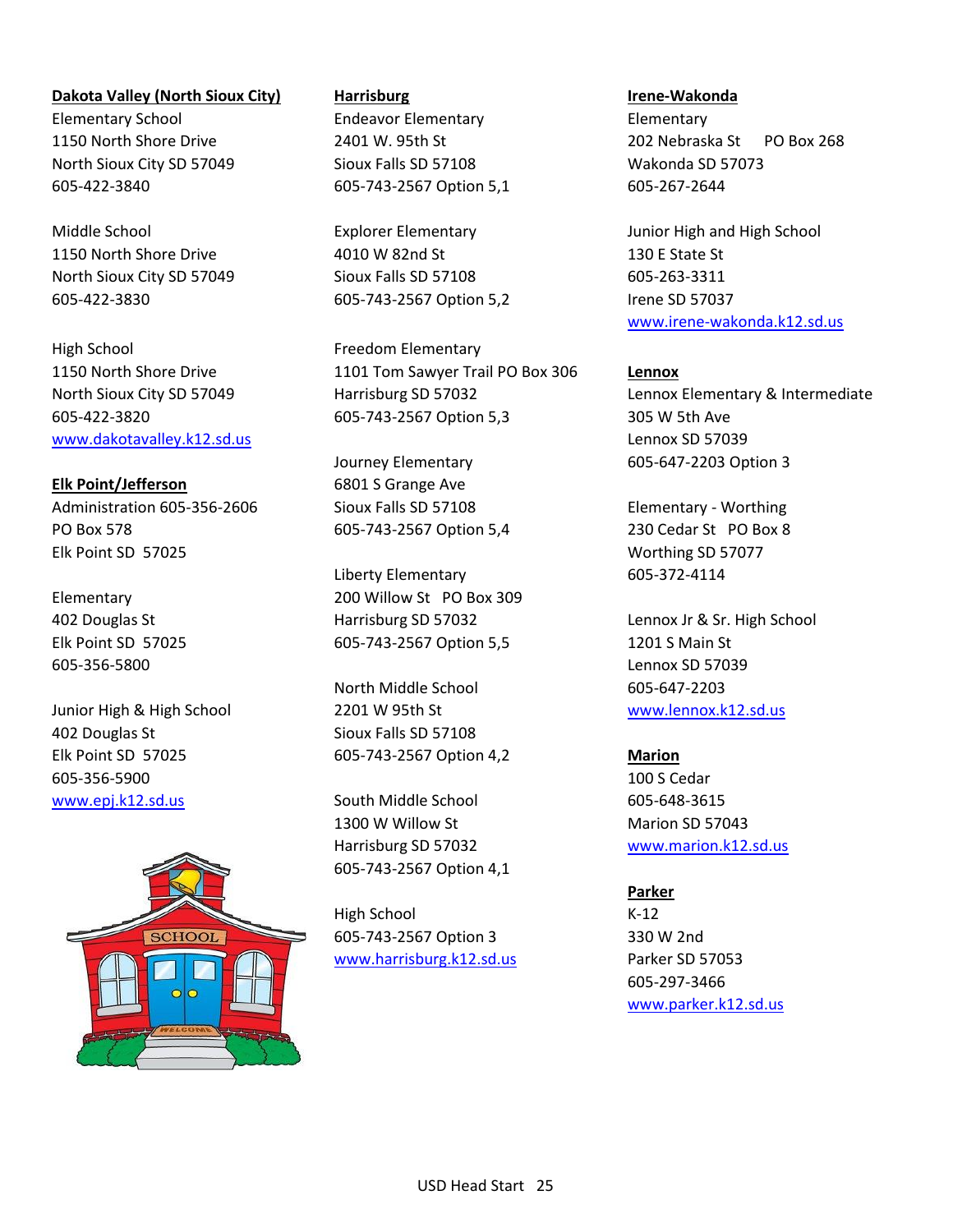Tea SD 57064 Vermillion SD 57069 Viborg SD 57070 605-498-2700 Option 1 605-677-7010 605-766-5418

Frontier Elementary Tolley Elementary and Jolley Elementary Middle School Sioux Falls SD 57106 **Vermillion SD 57069** Hurley SD 57036

Tea Intermediate [www.viborg.k12.sd.us](http://www.viborg.k12.sd.us/) 505 W Brian PO Box 488 Vermillion Middle Tea SD 57064 422 Princeton St 605-498-2700 Option 2 Vermillion SD 57069

Tea Middle 500 W Brian Vermillion High Tea SD 57064 1001 E Main St 605-498-2700 Option 3 Vermillion SD 57069

500 W Brian Tea SD 57064 605-498-2700 Option 4 [www.teaschools.k12.sd.us](http://www.teaschools.k12.sd.us/)

**Tea Vermillion Viborg - Hurley**

605-677-7015 605-238-5221

605-677-7025

605-677-7035 Tea High [www.vermillion.k12.sd.us](http://www.vermillion.k12.sd.us/)

Legacy Elementary **Austin Elementary Clementary Elementary & High School** Clementary & High School 500 Charish St 300 High St 203 W Park Ave PO Box 397

2700 W. Lancaster 224 S University 501 Adams St PO Box 278

# **Resource Websites**

### **Parenting Information**

### [www.zerotothree.org](http://www.zerotothree.org/)

This website links to the Zero to Three Organization for parents. This website provides information about development for the 0-3 age group and other topics including child care.

This website links to SD Birth to 3 Connections Program. [www.doe.sd.gov/oess/Birthto3\\_servcoo](http://www.doe.sd.gov/oess/Birthto3_servcoord.aspx)rd.aspx

### [www.tnpc.com/parentalk/index.htm](http://www.tnpc.com/parentalk/index.htm)

This website links to the National Parent Center's Parent Talk Newsletters. These newsletters have information about pregnancy to adolescence.

### [www.sdbrightstart.com](http://www.sdbrightstart.com/)

This website provides information about parenting and what to expect at the different ages.

### [www.eclkc.ohs.acf.hhs.gov/hslc](http://www.eclkc.ohs.acf.hhs.gov/hslc)

This website is the national website with helpful information of parents about Head Start and other parenting information.

### [www.sdheadstart.org](http://www.sdheadstart.org/)

This website is an overview of the Head Start program in the state of South Dakota. This website also has a link to the SD Resource Directory for the state of South Dakota.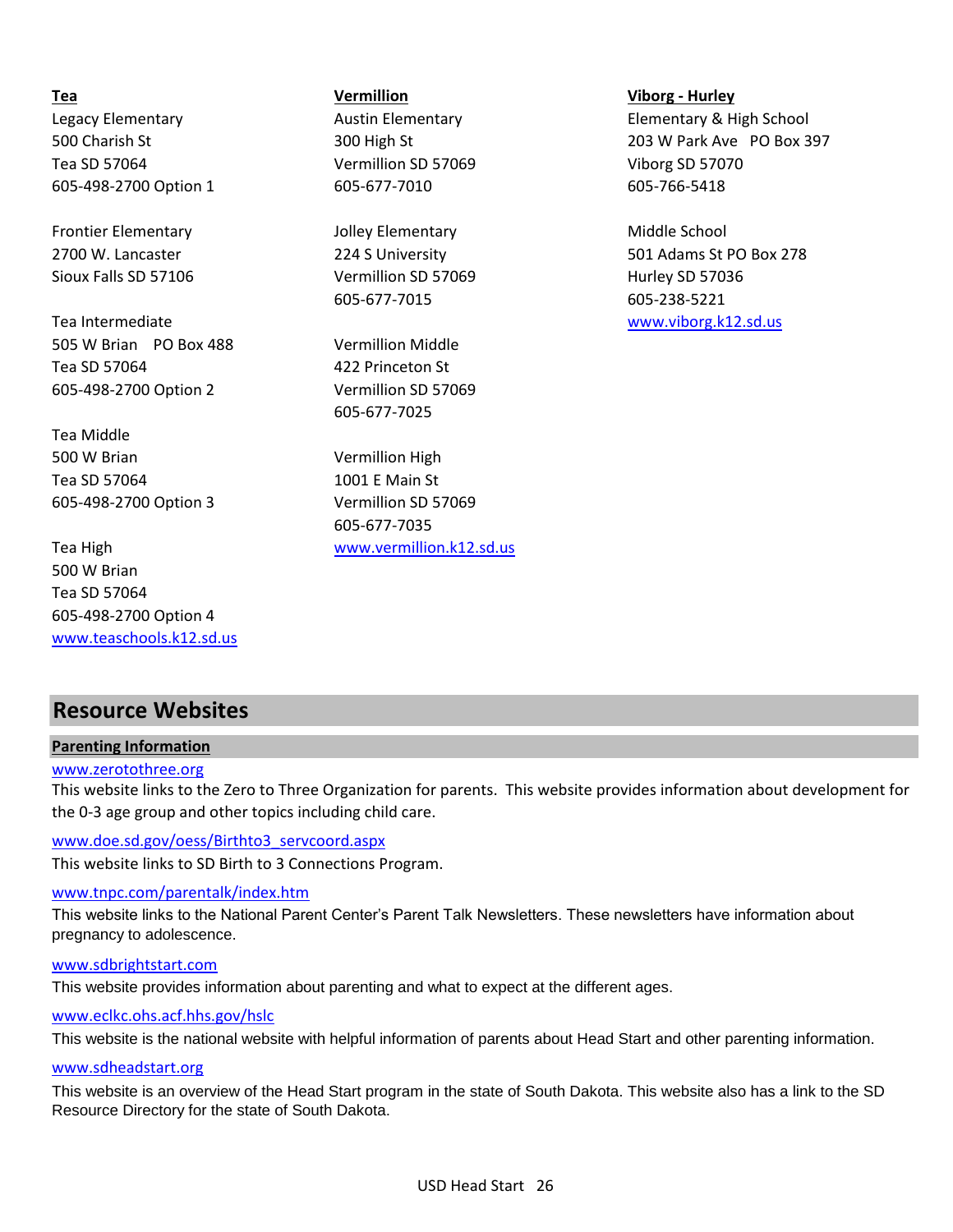| www.sdparent.org | South Dakota Parent Connection               |
|------------------|----------------------------------------------|
| www.sdpb.org     | South Dakota Public Broadcasting             |
| www.pbskids.org  | <b>Public Broadcasting Educational Games</b> |

### **Family Assistance**

### [www.state.sd.us/dhs/dd/family/index.h](http://www.state.sd.us/dhs/dd/family/index.htm)tm

This website links to SD Family Support. This website provides information about eligibility requirements and statewide family support programs

### [www.state.sd.us/doh/wic.htm](http://www.state.sd.us/doh/wic.htm)

This website links to SD Department of Health for the WIC program. This website provides information about eligibility requirements and lists of local WIC offices.

### [www.dss.sd.gov](http://www.dss.sd.gov/)

This website links to SD Food Stamp program. This website provides information about eligibility requirements and food stamp forms.

This website links to SD Temporary Assistance to Needy Families. This website provides information about TANF eligibility requirements and forms.

This website links to SD Energy Assistance program. This website provides information about eligibility requirements and forms for low income energy assistance and weatherization assistance.

This website links to SD Sales Tax on Food Refund program. This website provides information about eligibility requirements and how to apply to the program.

### [www.govbenefits.gov/](http://www.govbenefits.gov/)

This website links to the federal benefit program. This website has links to information about different federal programs and eligibility criteria.

[www.sdbridgetobenefits.org](http://www.sdbridgetobenefits.org/) Bridge to Benefits A private, easy way for South Dakotans to find out if they may qualify for benefits to help meet their families needs.

[www.budgetmobile.com](http://www.budgetmobile.com/) (712)281-0733 Helps out low income individuals by offering free LifeLine cell phones that include free cell phone service

[www.midamericanenergy.com/html/service9.asp](http://www.midamericanenergy.com/html/service9.asp) Financial assistance for heating bills and home weatherization

Energy Assistance/Weatherization (800) 233-8503 Heating, Emergency Furnace Repair, Weatherization assistance

Lifeline/Link-up Telephone Asst (605)773-3201 Reduced hook-up or monthly rates

### **Health Care**

[www.kidshealth.org/parents](http://www.kidshealth.org/parents)

This website gives parents information about children's health. It also includes a section on recipes.

[www.nimh.nih.gov/health/topics/child-and-adolescent-mental-health/index.shtml](http://www.nimh.nih.gov/health/topics/child-and-adolescent-mental-health/index.shtml)

This website talks about anxiety, depression and brain development in children and teens.

[www.nmha.org/go/information/get-info/youth-and-families](http://www.nmha.org/go/information/get-info/youth-and-families)

This website has information about children and families and mental health.